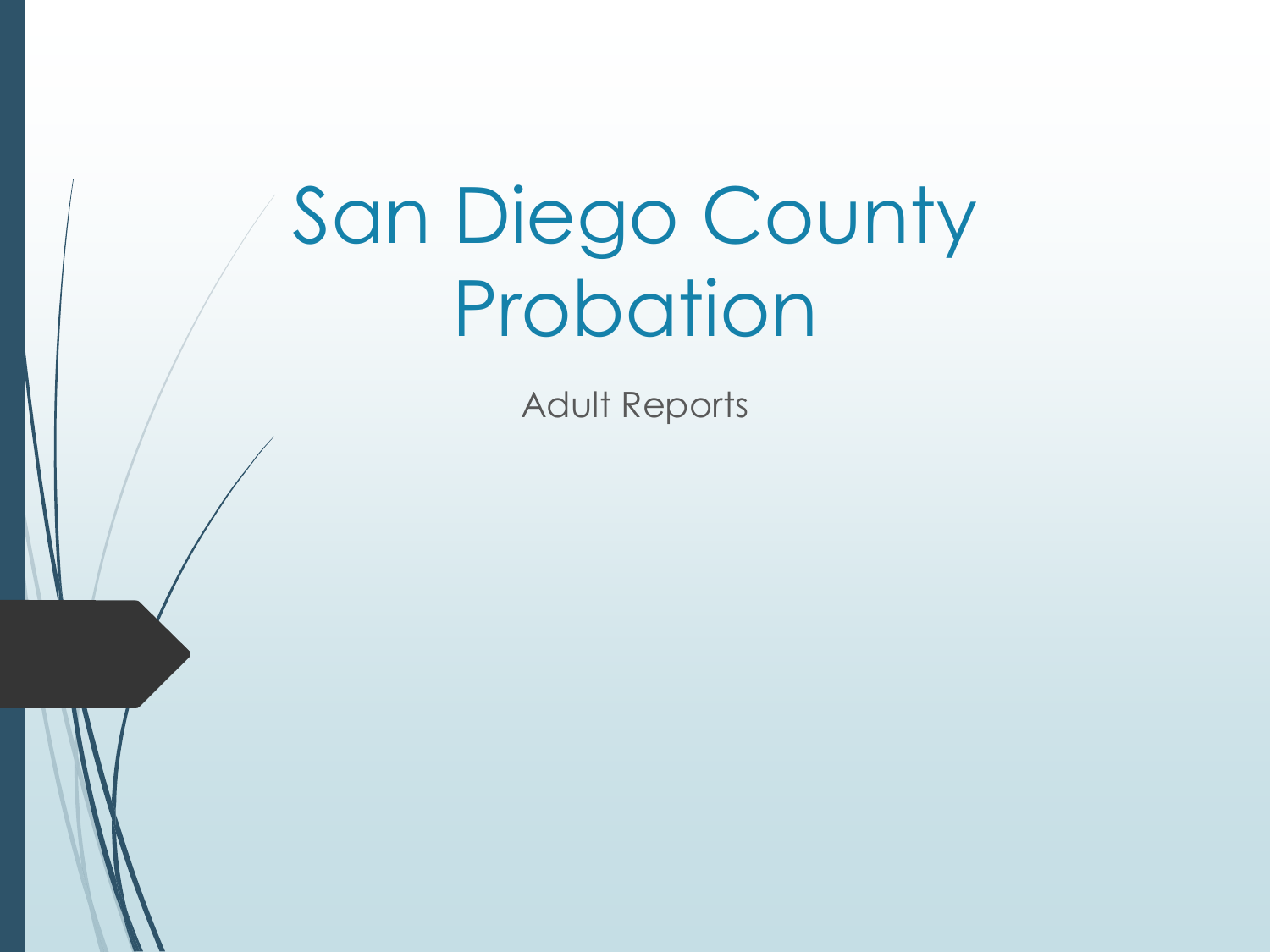## Elements of an Adult Report

#### **Mandated Content for Adult Reports**

- $\blacktriangleright$  PC1203.10/Rule 4.411.5/PC656.2
	- Face sheet with personal identifying information, case number, conviction/date, custody status, plea agreement, codefendant status
	- Facts of offense, victim's statement/loss, defendant's statement, criminal record
	- **Adjustment on Probation**
	- Defendant's social history including character/temperament
	- Collateral Information
	- Static-99R (for Sex Offenders)/ODARA (for DV)
	- **Probation Eligibility/Suitability**
	- Sentencing Mitigants/Aggravants, PC654, Concurrent/Consecutive
	- **Discussion** 
		- Custody credits **San Diego County Probation**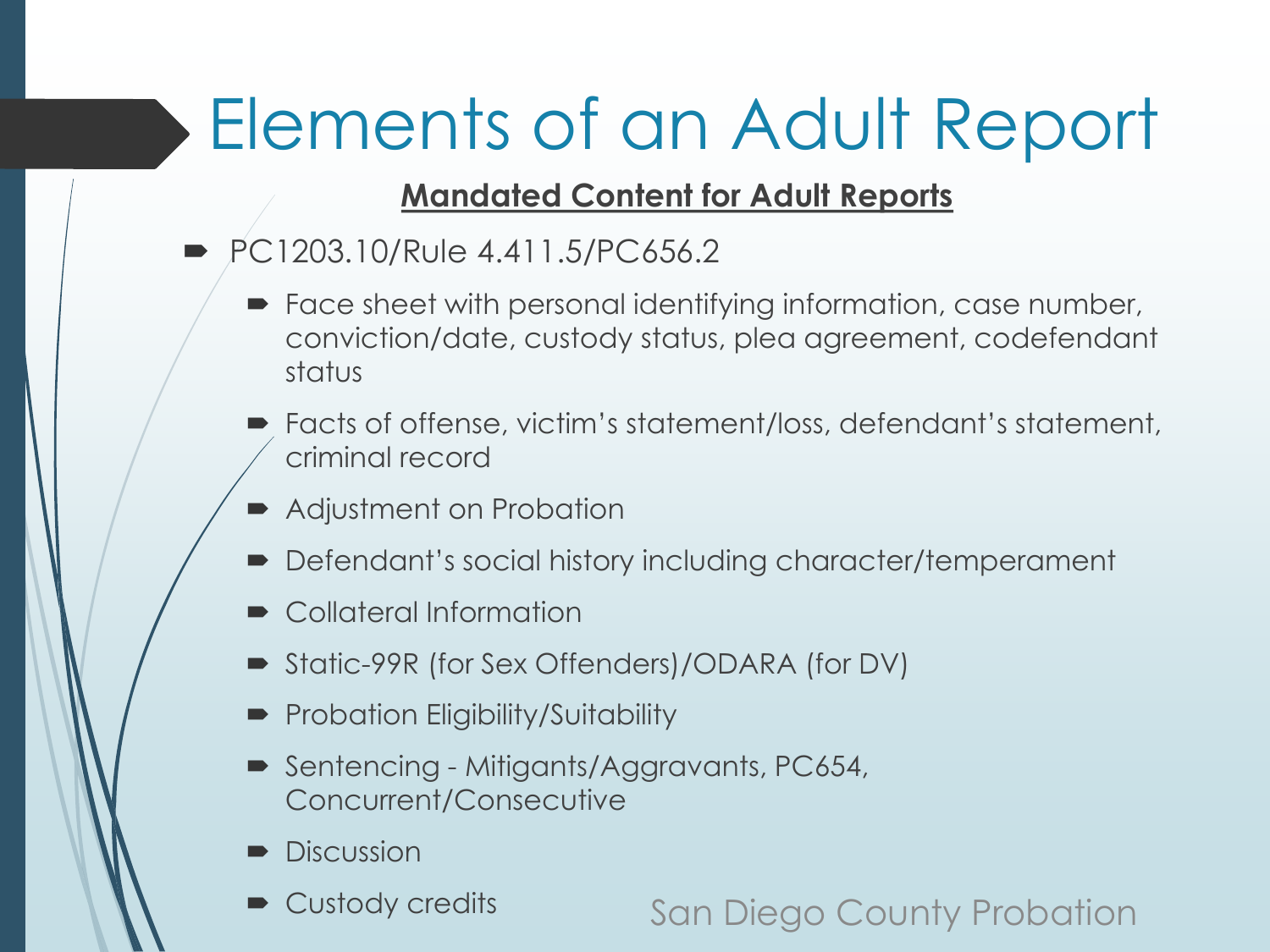#### Who is our Audience?

- ■Sentencing Court
	- **D** Judge
	- District Attorney
	- Defense Attorney

**Classification** 

- County Jail/State Prison
- Probation/MSO Supervision/PRO/Parole Supervision

#### •Other

- Victim (Marsy's Law)
- Psych & PC1203.03 Evaluations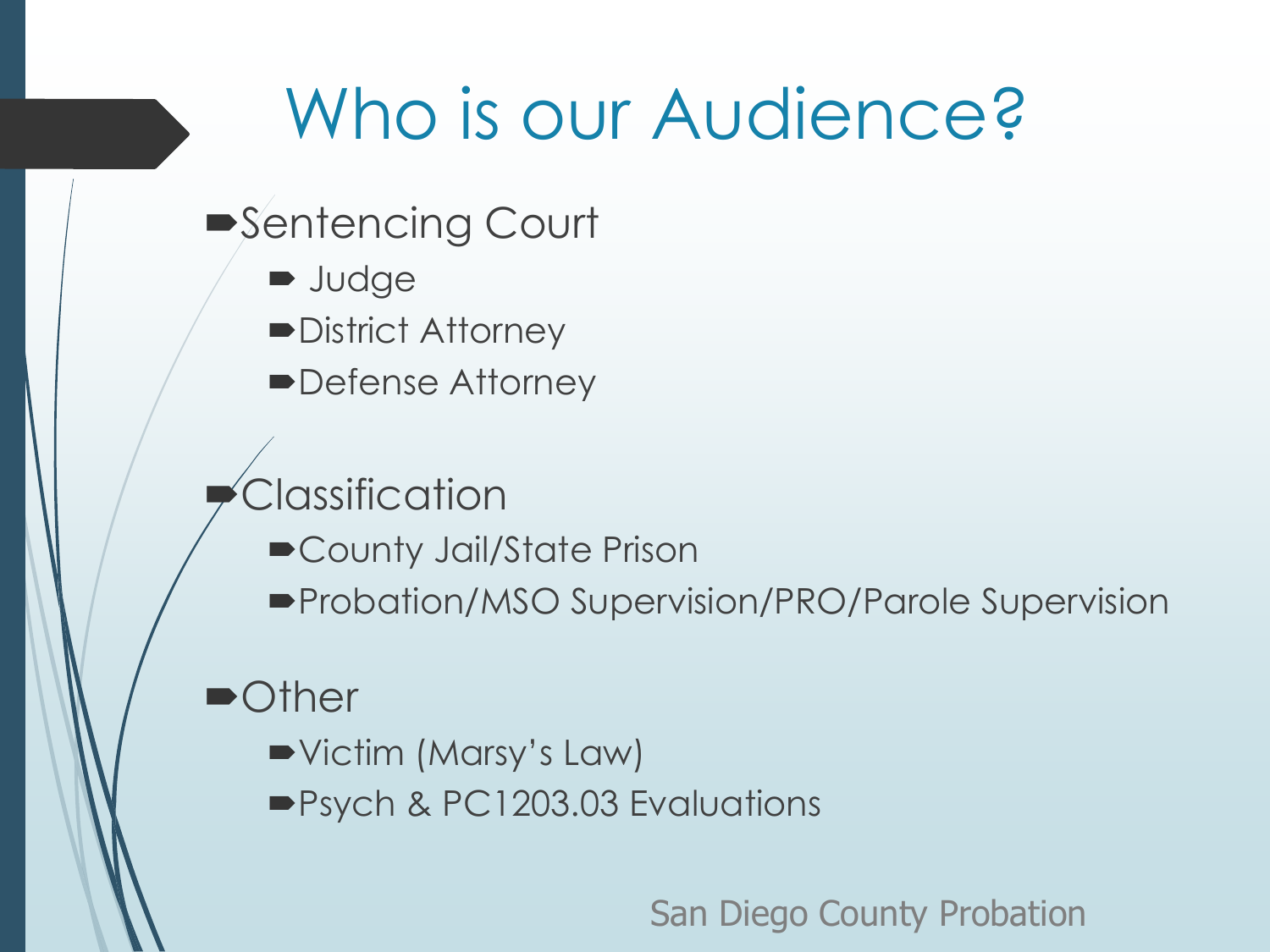## Timeline for Report

#### $\blacktriangleright$  PC1191

- PH&S must be set within 20 "judicial days" of the acceptance of the guilty plea/guilty verdict
- **Time waiver/Good cause**

#### PC1203d & PC1203(b)(1)(E)

 $\blacktriangleright$  "Due in Court" date = 5 days prior to PH&S

#### "Due to Supervisor" date (**your deadline**)

- See Case Opening Sheet A2165
- **Five days prior to the "Due in Court" date (usually)**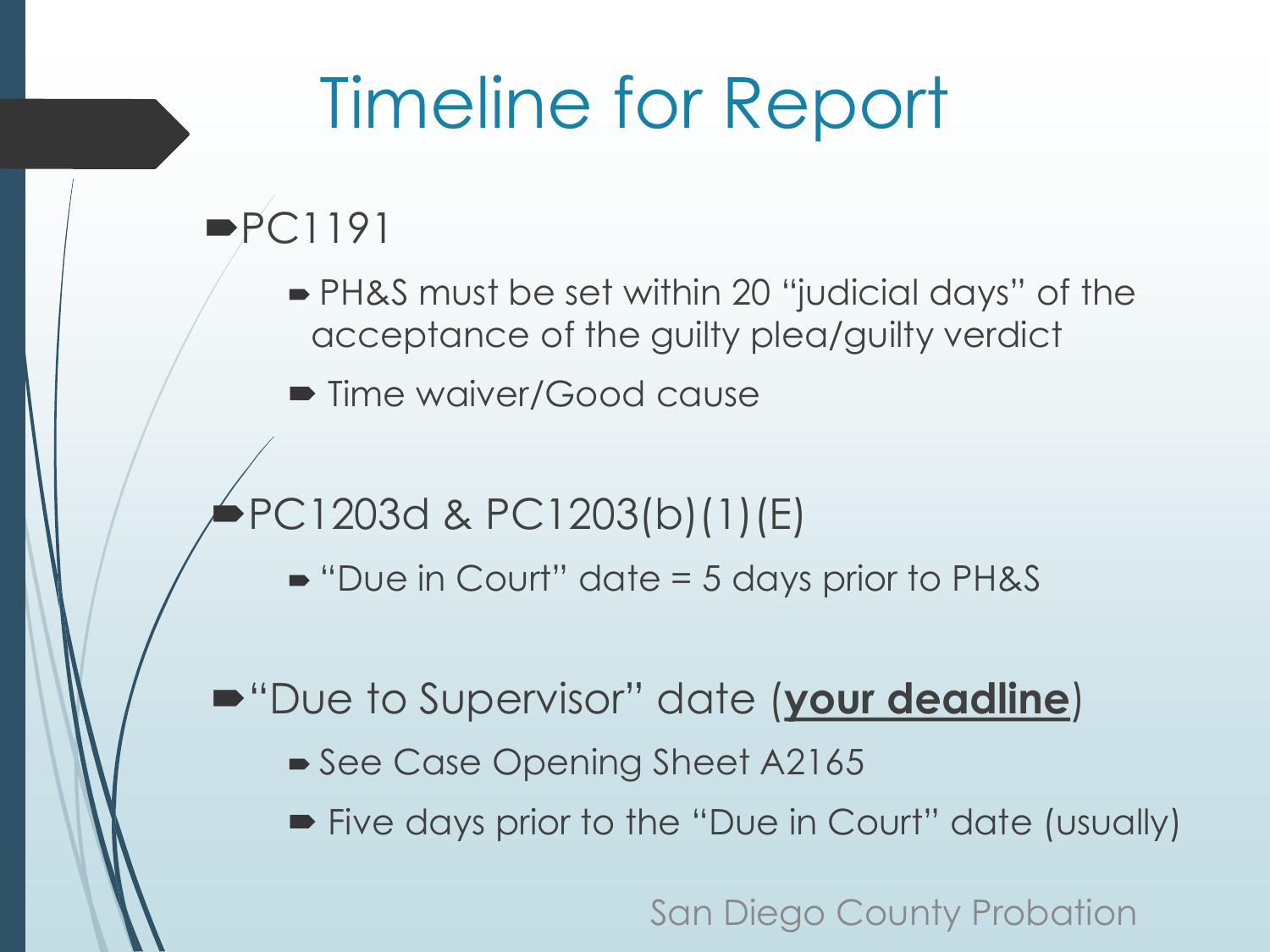## Plea Agreement

- **Plea Agreement vs Jury Verdict**
- "NOLT"
- "STC"
- "Stipulated (Stip)"
- "Indicated"
- **Enter the Change of Plea Agreement** verbatim and enclose in "quotation marks"
- Injury Priors/Allegations found true in Jury trials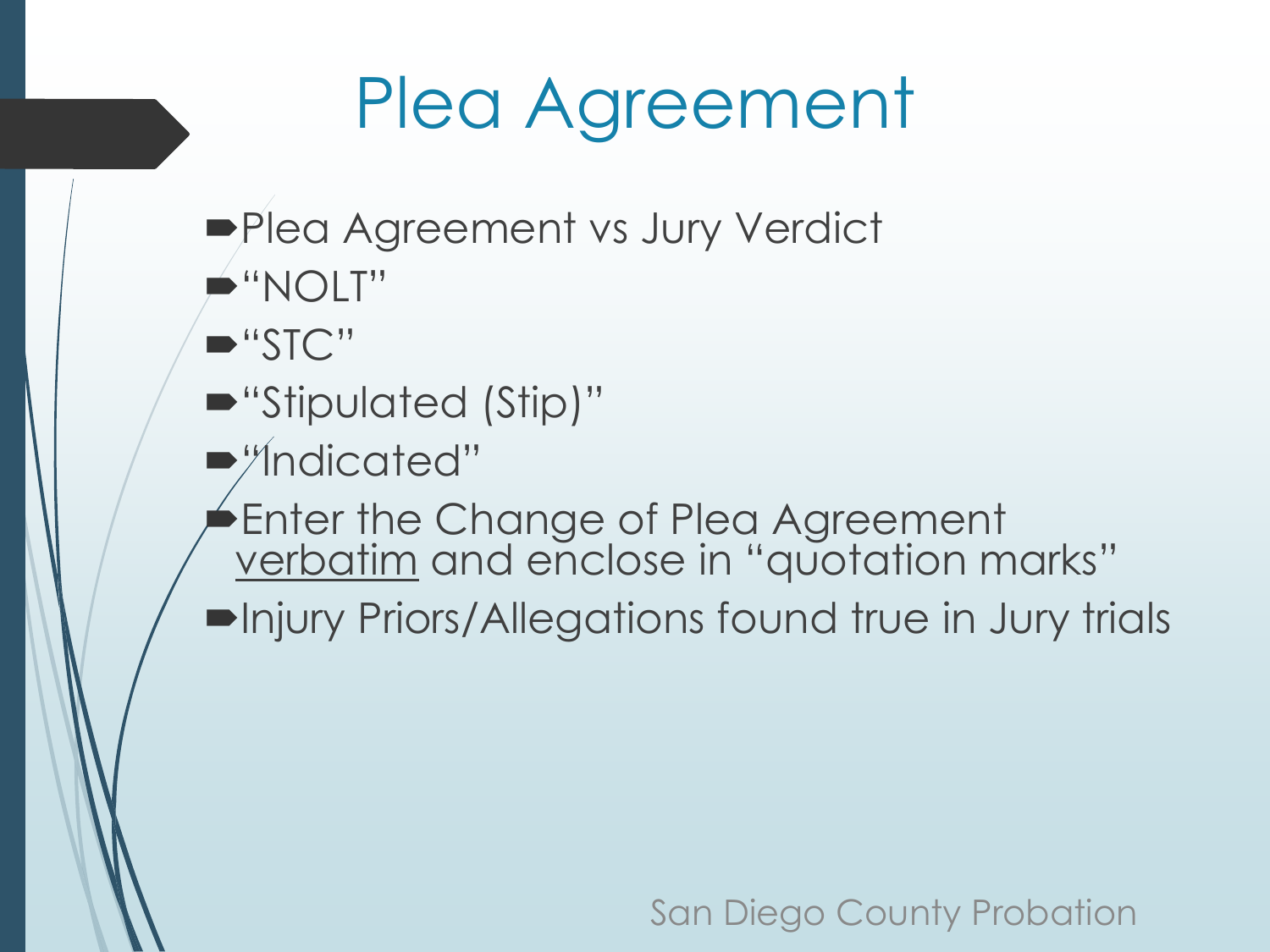### Related Court Data

Includes information concerning the following:

- Waivers (Harvey, Blakely, Cruz, Arbuckle)
- Dismissed Counts
- Stricken Allegations/Enhancements
	- Other Pending Cases (i.e. PH&S/SAR, etc.)
- **Discrepancies** 
	- Very little/none will be here if Jury Trial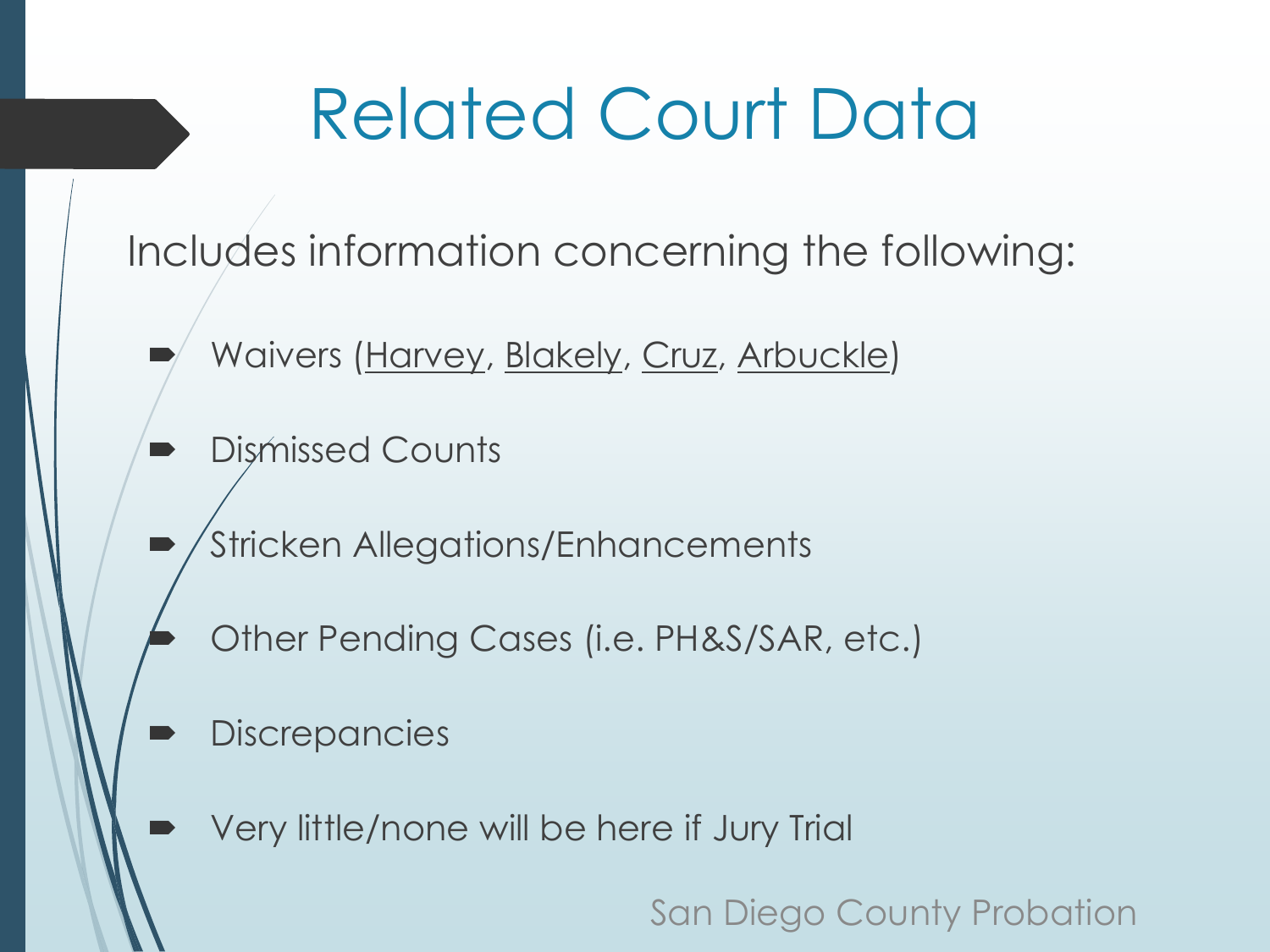#### The Offense

- **Sources of Information** 
	- **D** LE Reports
	- **D** Labs/Autopsy Reports
	- **Preliminary Hearing Transcript**
- Clear and accurate picture of the offense(s)
- Label **ALL** counts
- **IDENTIFY the victim**
- Chronological as much as possible
- **net include facts that may be used to** aggravate/mitigate
- *Who, What, When, Where, How and Why?*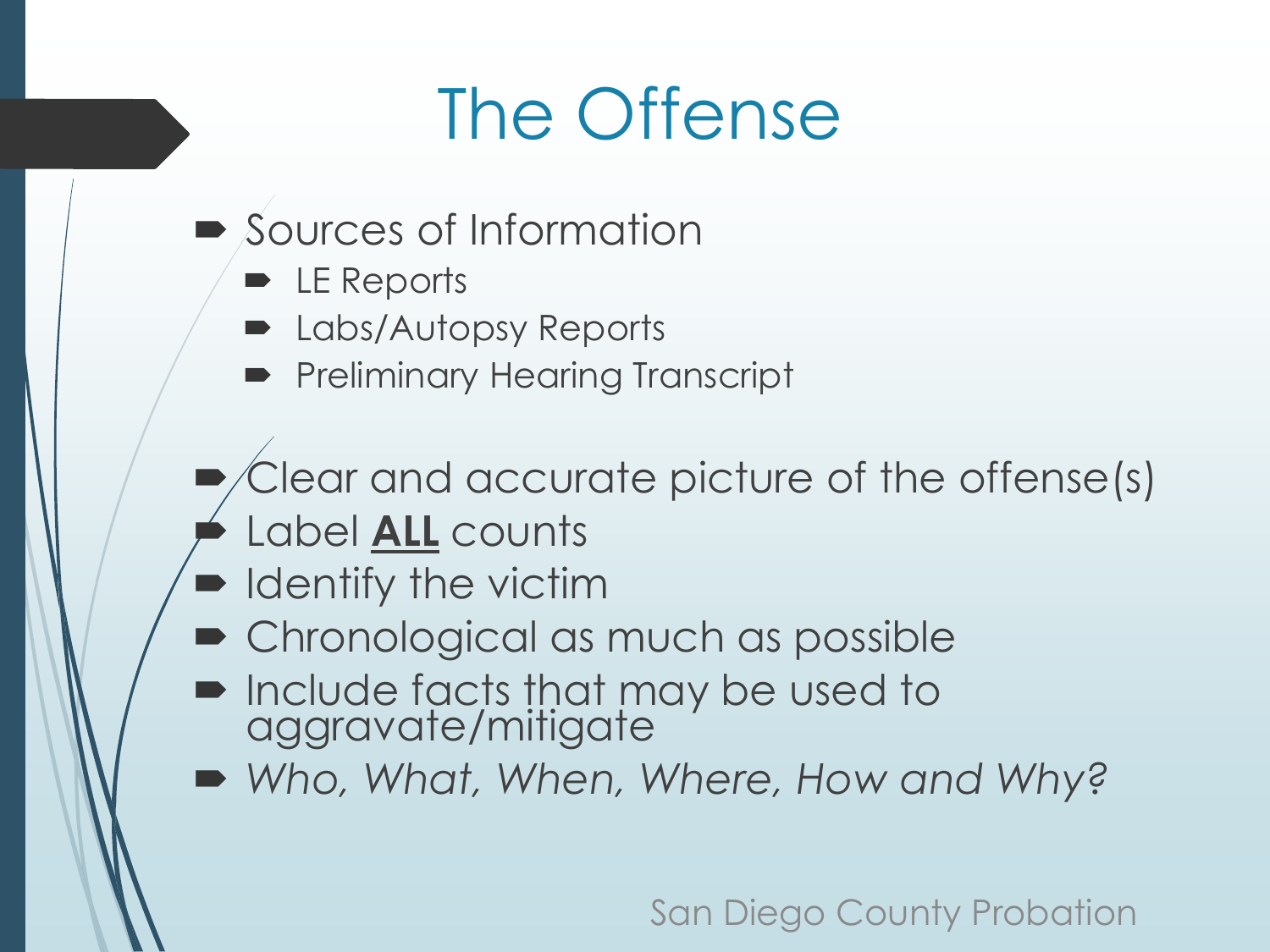#### The Offense – cont'd

- Explain the defendant's role
- **Statements** 
	- **Differentiate between spontaneous statements** and ones made after admonishment
- Defendant's mental and physical state at the time the offense occurred, if unusual
- **Booking Status**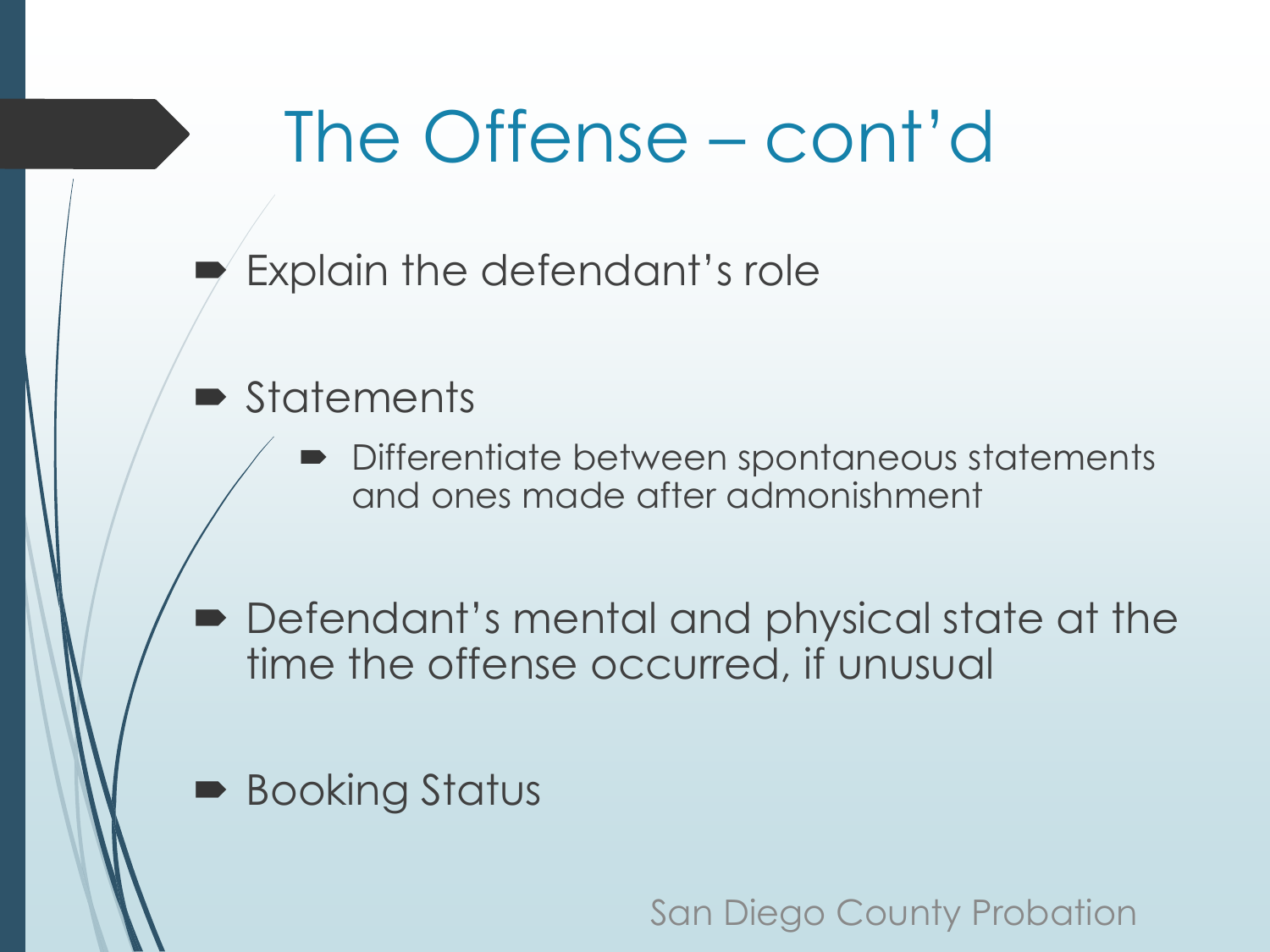### Victims

■ Contact victims of all listed counts

**Example 1** Letter sent and telephone call

#### Victim Compensation Program (VCP)

Violent crimes, sex crimes, DUI w/ Injury

#### • Purpose

**Restitution, statement, attendance**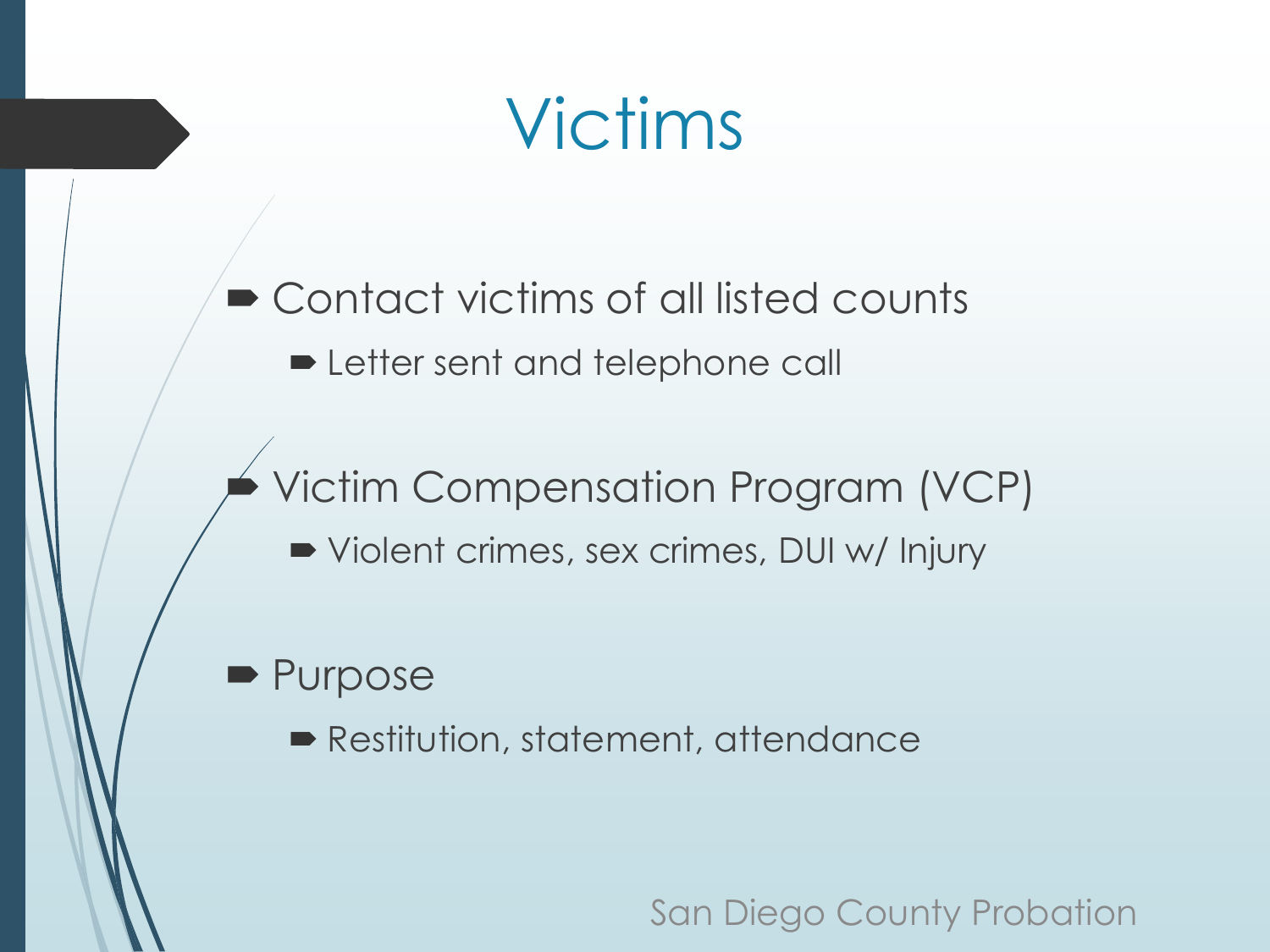#### Defendant's Statement

- Sources of information:
	- Date, location and type of interview (VTC, In person, etc.)
	- Note assistance of interpreter or presence of attorney
- Feelings about the victim & instant offense
- Circumstances of the offense
	- Remorse
- Willingness to comply with probation (if granted)
- Review general conditions of probation
- *Behavioral* description of defendant's manner/ cooperation
	- Keep everything factual (no opinions)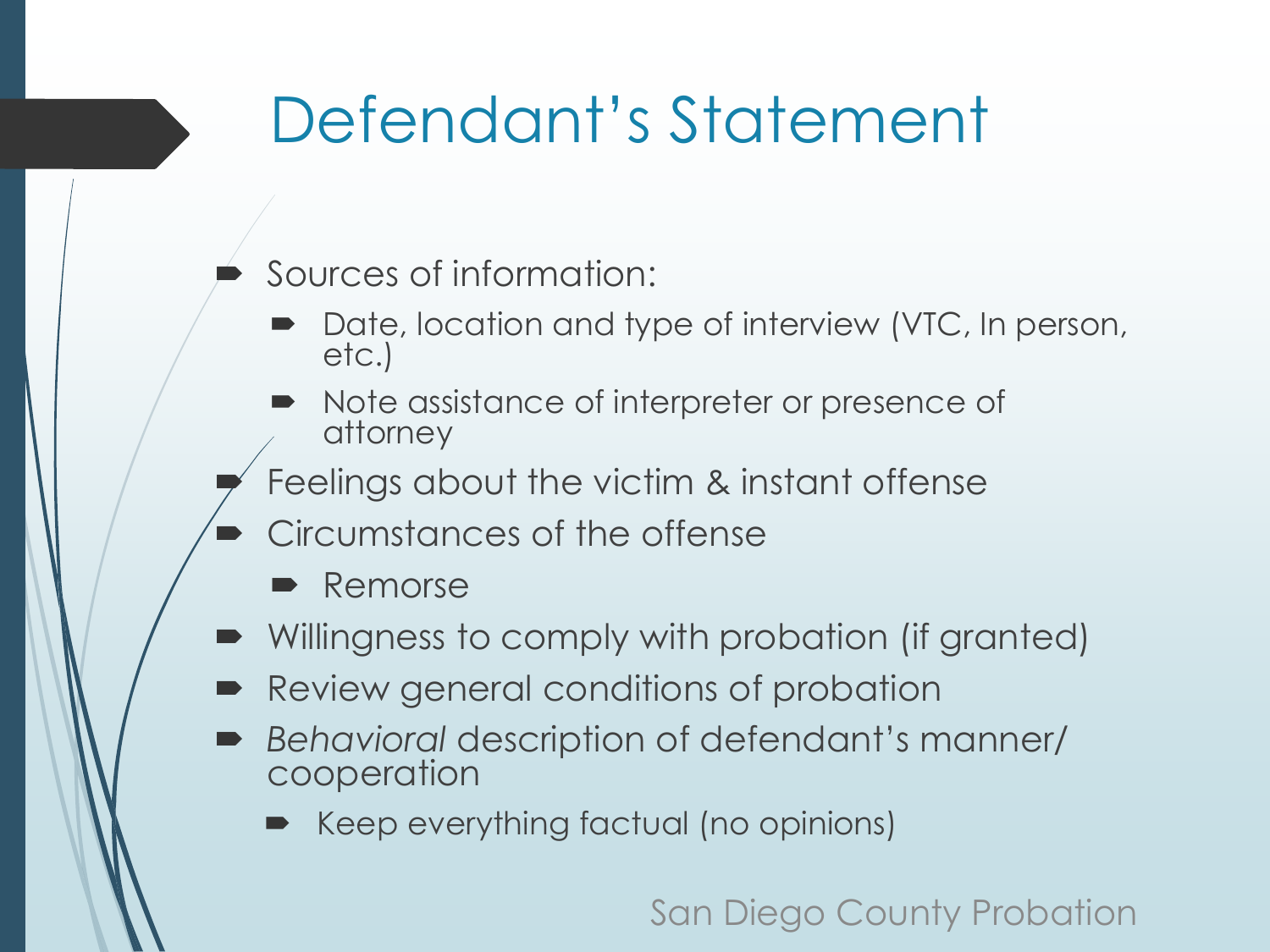## Criminal History

#### Sources of Information

- Federal and State RAP Sheets (FBI/CII Reports)
- **De Local Records (SDLaw and DA Screens)**
- **Demonstranger Juvenile/Adult Probation Records**
- Other agencies (Reports, phone calls, online etc.)
- See P&P Chapter 4 for types of arrest entries permitted and not permitted in PSI
	- PC1203.4 Expungements
- Additional Information section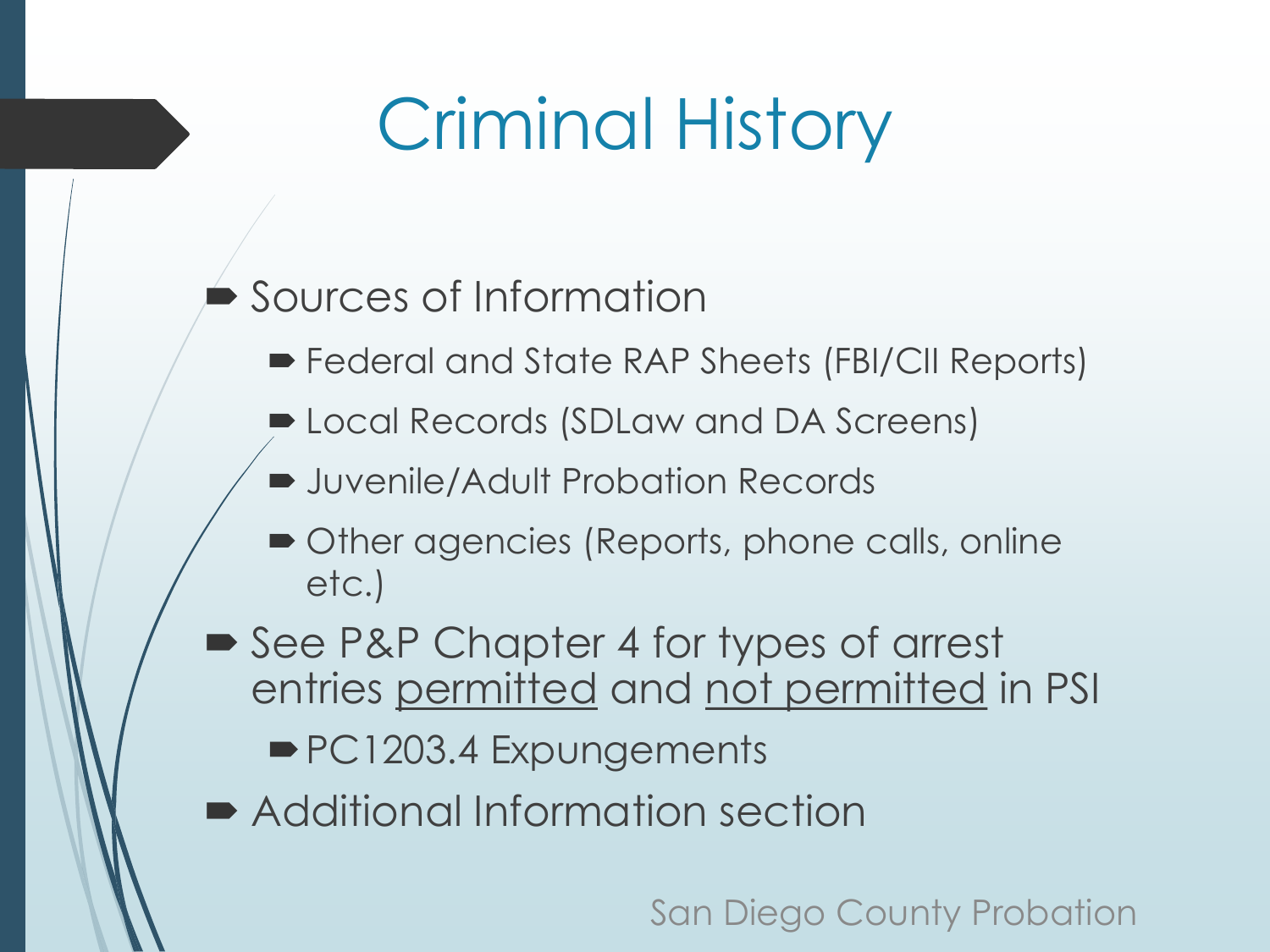#### Criminal History – cont'd

12/15/11 SDPD CT1: PC211, **Robbery** CT2: VC10851(a), Vehicle Theft CT 3: PC496d, Rec Stolen Vehicle SCD001002

01/03/12: PG-F Ct 1, Dism Bal 01/30/12: 3 Yrs Formal Prob, 180 Days Jail, Fine; 10/09/12: Prob Rev/Reinst/Mod, 270 Days Jail 03/18/13: Prob Rev/Reinst/Mod, 365 Days Jail; 07/19/13: Prob Rev, 2 Years State Prison; 02/05/14: Paroled; 01/02/15: Parole Viol, Finish Trm; **Prison Prior STRIKE PRIOR**

A loss prevention officer confronted the defend ant after he left Macys with \$200 wor th of unpaid merchandise. Following their struggle, the defendant fled with the merchandise and was cont acted inside a stolen vehicle nearby. (Police report)

09/08/16 ECPD CT 1: PC459/460(a) Res Burg, 1<sup>st</sup> Deg CT 2: PC459, Burglary 2<sup>nd</sup> Deg CT2: PC530.5(a) Use ID of Another

SCE001003

10/09/16: PG-F Ct 1, Admit PC460(a), Admit Prison and Strike Prior, Dism Bal; 11/08/16: 5 Years State Prison

The defendant broke into his father's residence and stole his briefcase, containing his checkbook and identification cards. He then attempted to cash one of the checks at Wells Fargo. (Police report)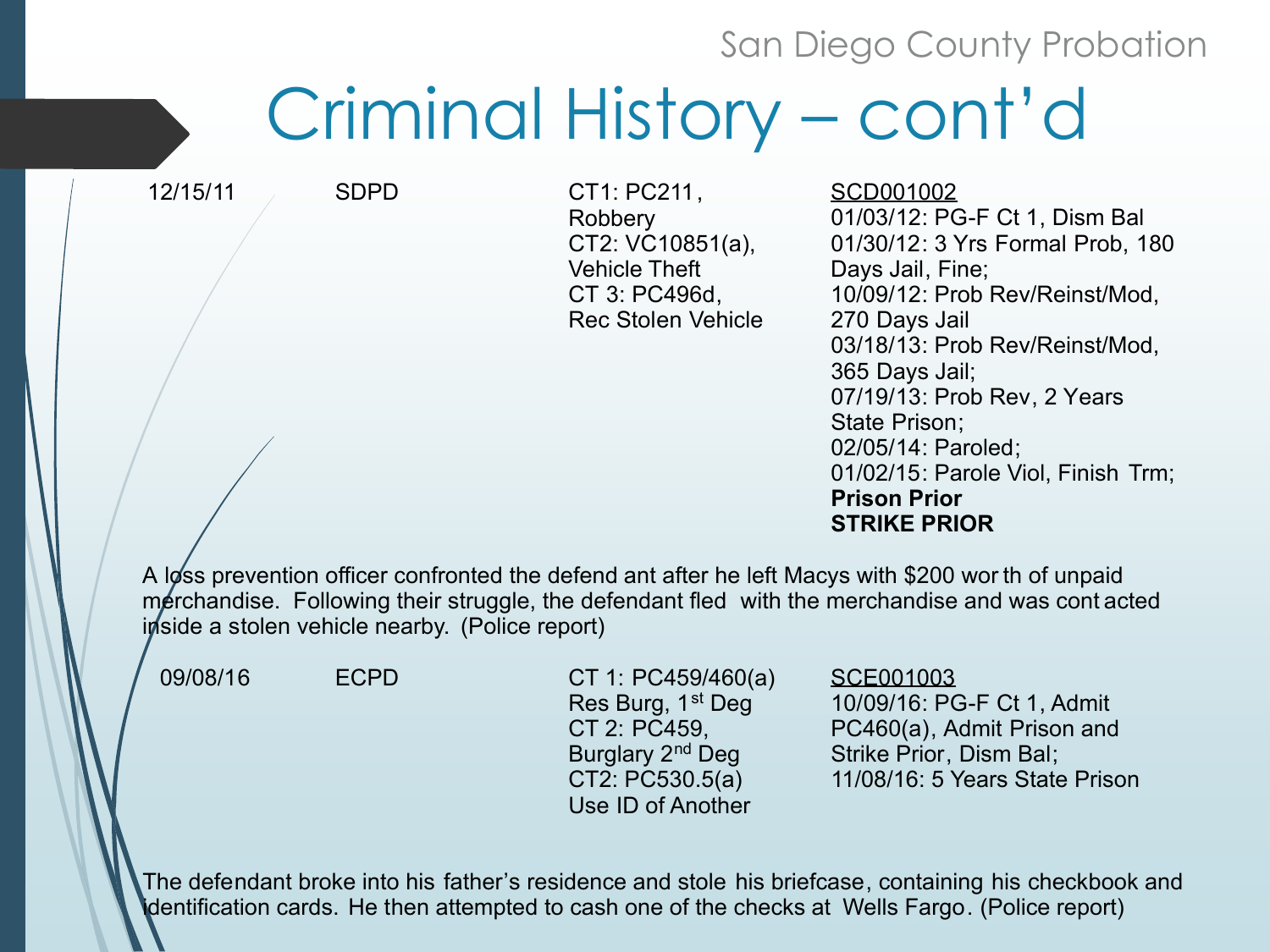Adjustment on Community Supervision

Current/past status on community supervision

**If on parole or supervised in another jurisdiction,** seek information on their compliance

 For local probation/MSO/PRCS compliance, utilize prior probation reports, contact notes, and case review summaries found in the file

*\*This section may be deleted if defendant has not been supervised.*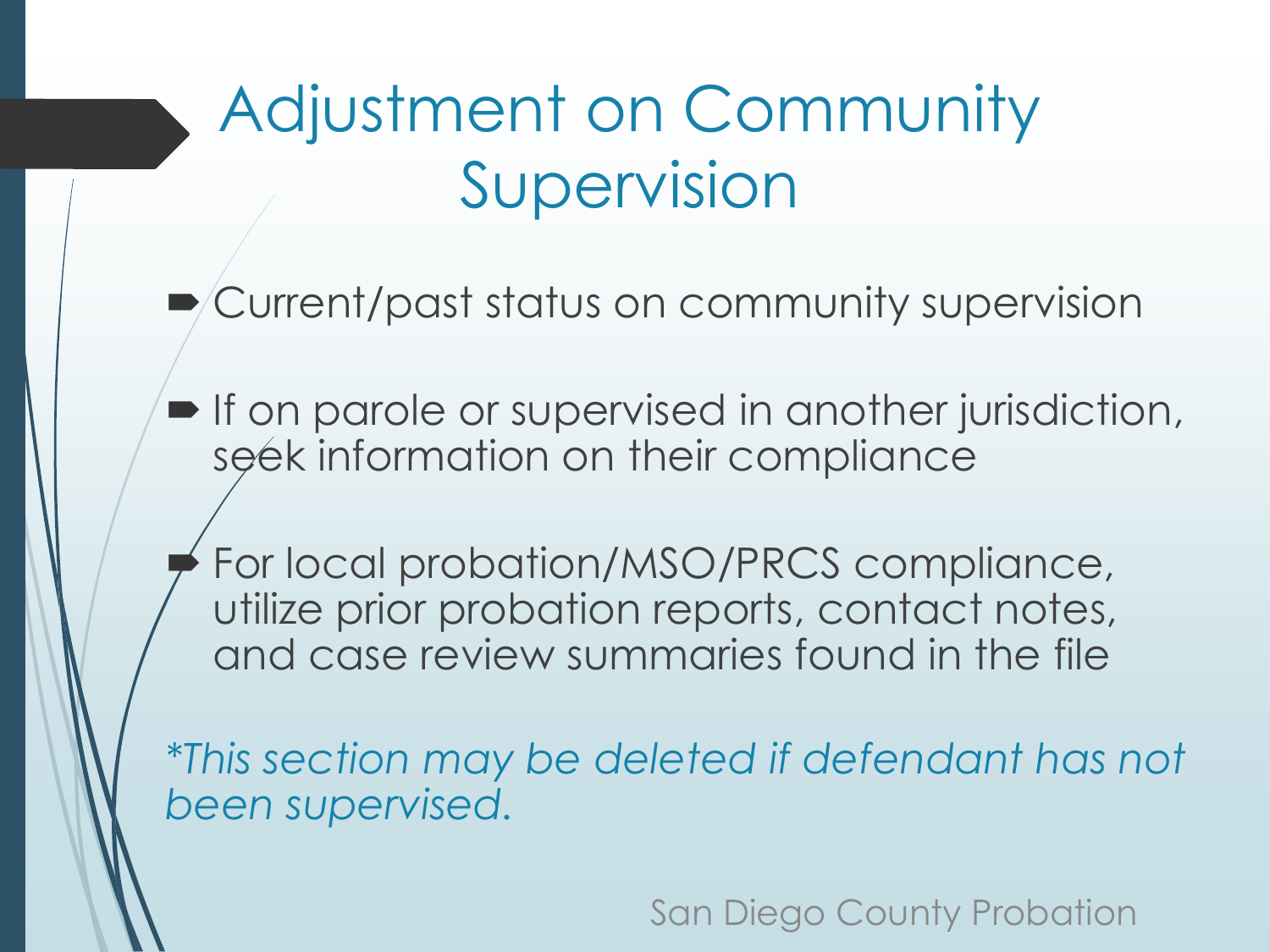#### Collateral Info. & Assessments

- Clearly identify source of information
- Collateral section
	- **Collaborative Courts/Program (BHC, Re-Entry, &** BHSU screening)
	- STAR Program
	- Work Furlough/RRC
	- **Psych Evals**
	- Contact with attorney(s)
		- Especially if it was a trial

*\*This section may be deleted if it is not needed.*

- Assessments section
	- COMPAS, ODARA, Static-99R (All affect supervision level)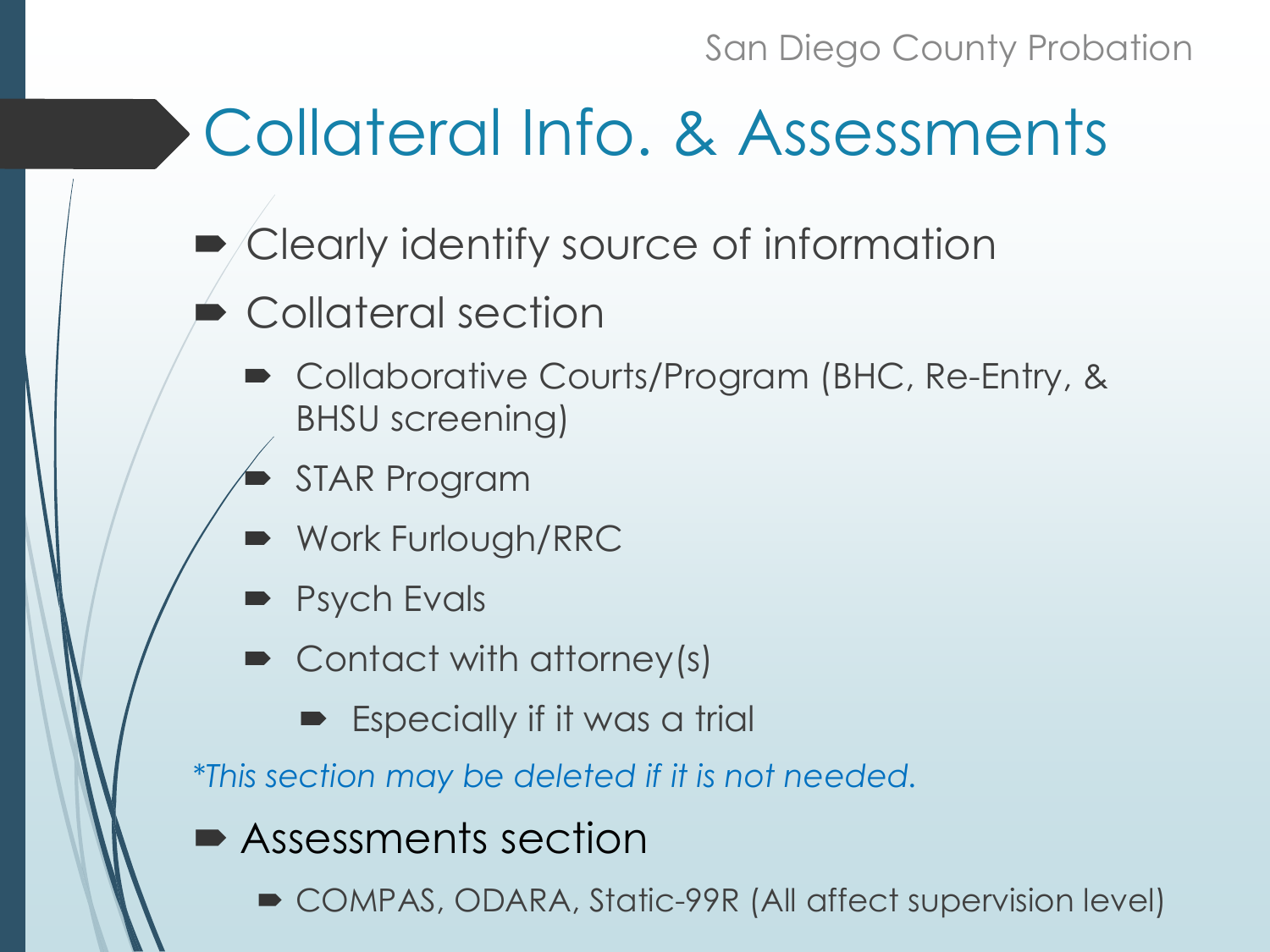## Sentencing Data & Determinate Sentencing

 What is the difference between determinate sentencing and indeterminate sentencing?

 A determinate sentence has a base term/set term

 An indeterminate term has NO base/set term (i.e. Life with/without parole)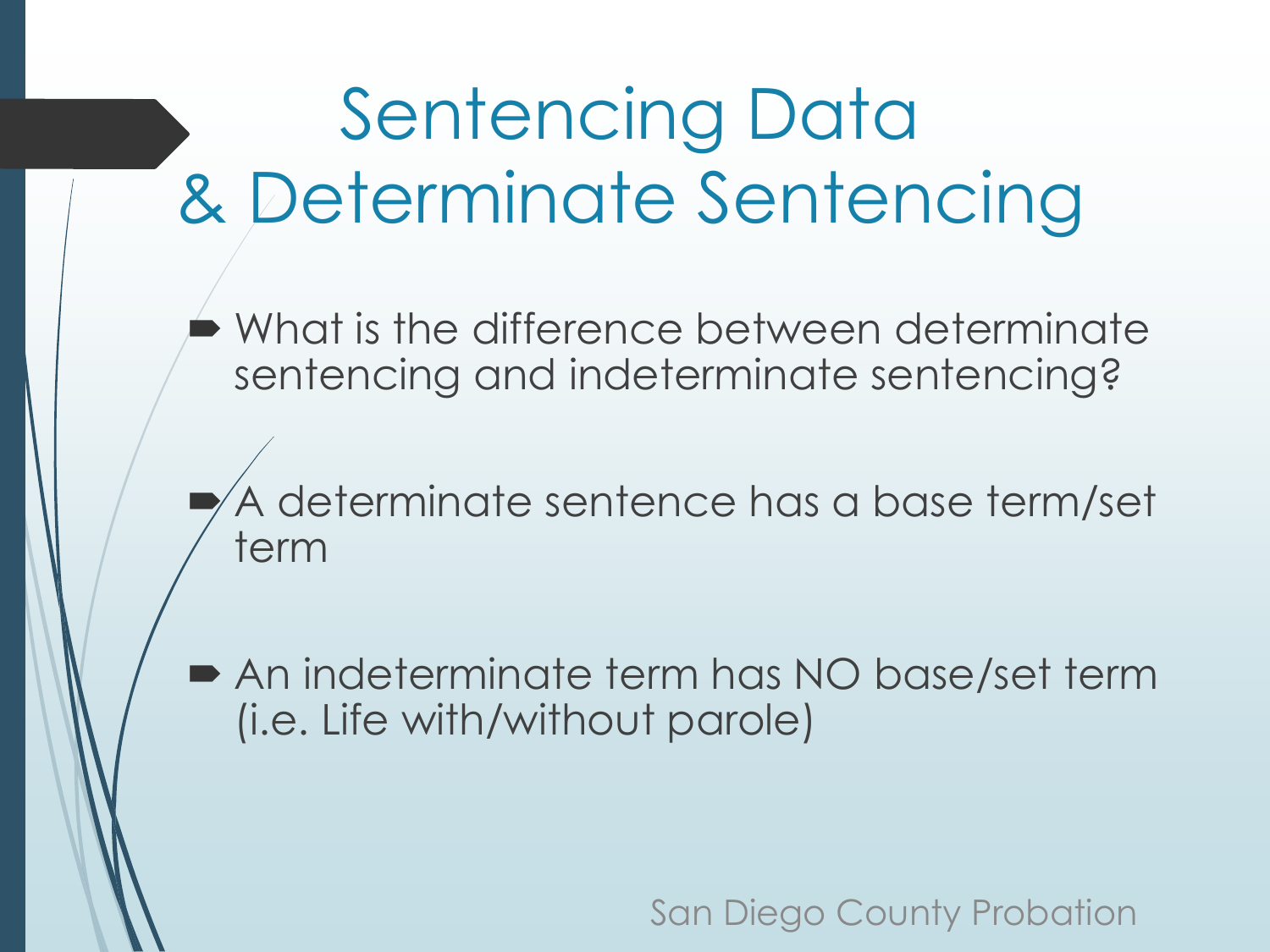## Determinate Sentencing – cont'd

#### ■Sentencing Authorities

- PC1170 provides the general outlines and requirements for determinate sentencing (where the term of imprisonment is fixed)
	- i.e. 16 months, 2 years, or 3 years (most felonies)

 The prison term may be modified by other statues depending on the circumstances of a particular case (i.e. "STRIKE" offenses, PC664 attempt)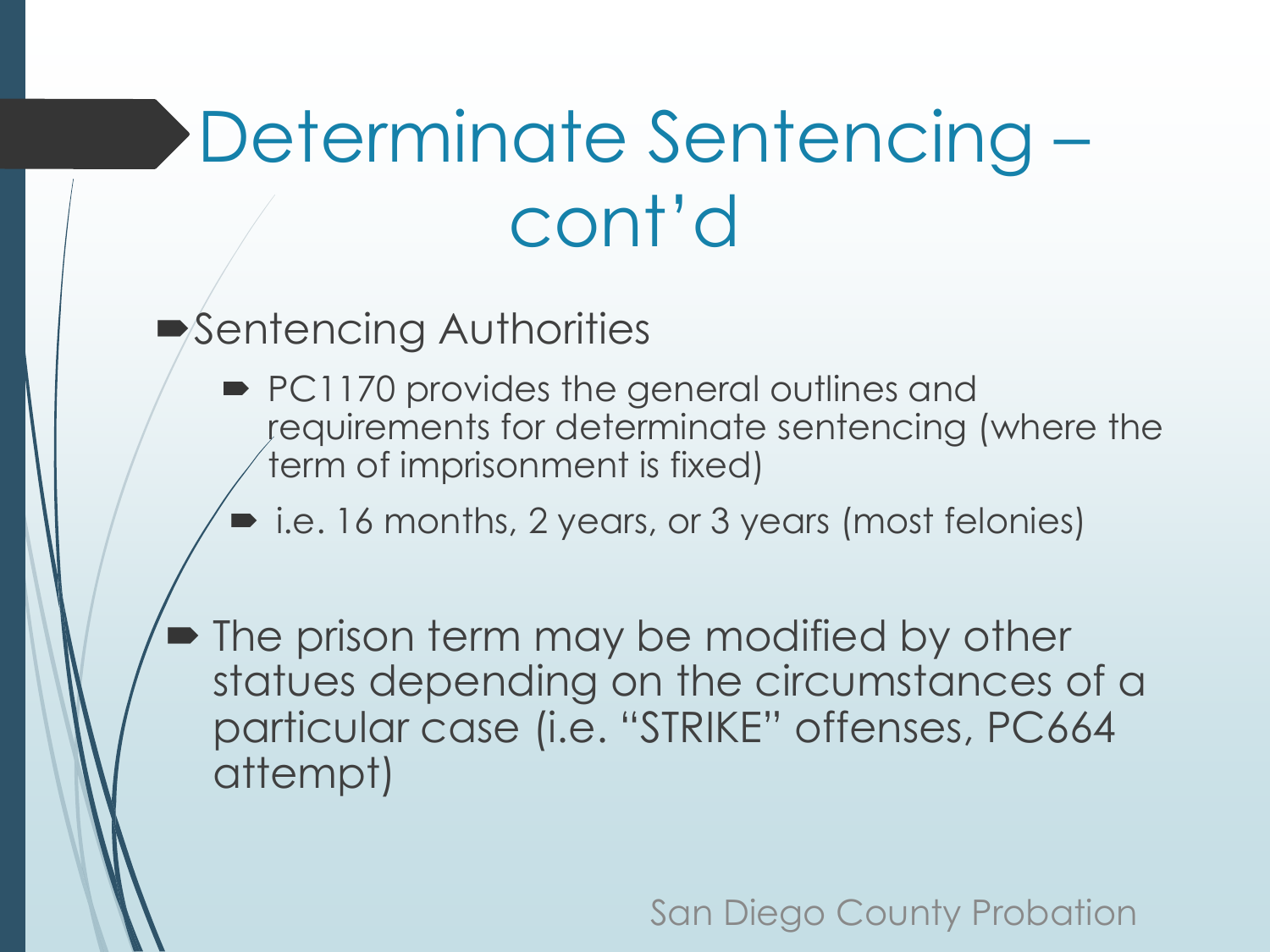#### Sentencing Data – Circumstances in Mitigation and **Aggravation**

- Circumstances of Mitigation (Rule 4.423) and Aggravation (Rule 4.421)
	- **Indicate as to each count**
	- Do **NOT** use if the fact is an element of the crime/enhancement they were convicted of
- Dual use is prohibited (same fact used twice)
- **D** Justify if necessary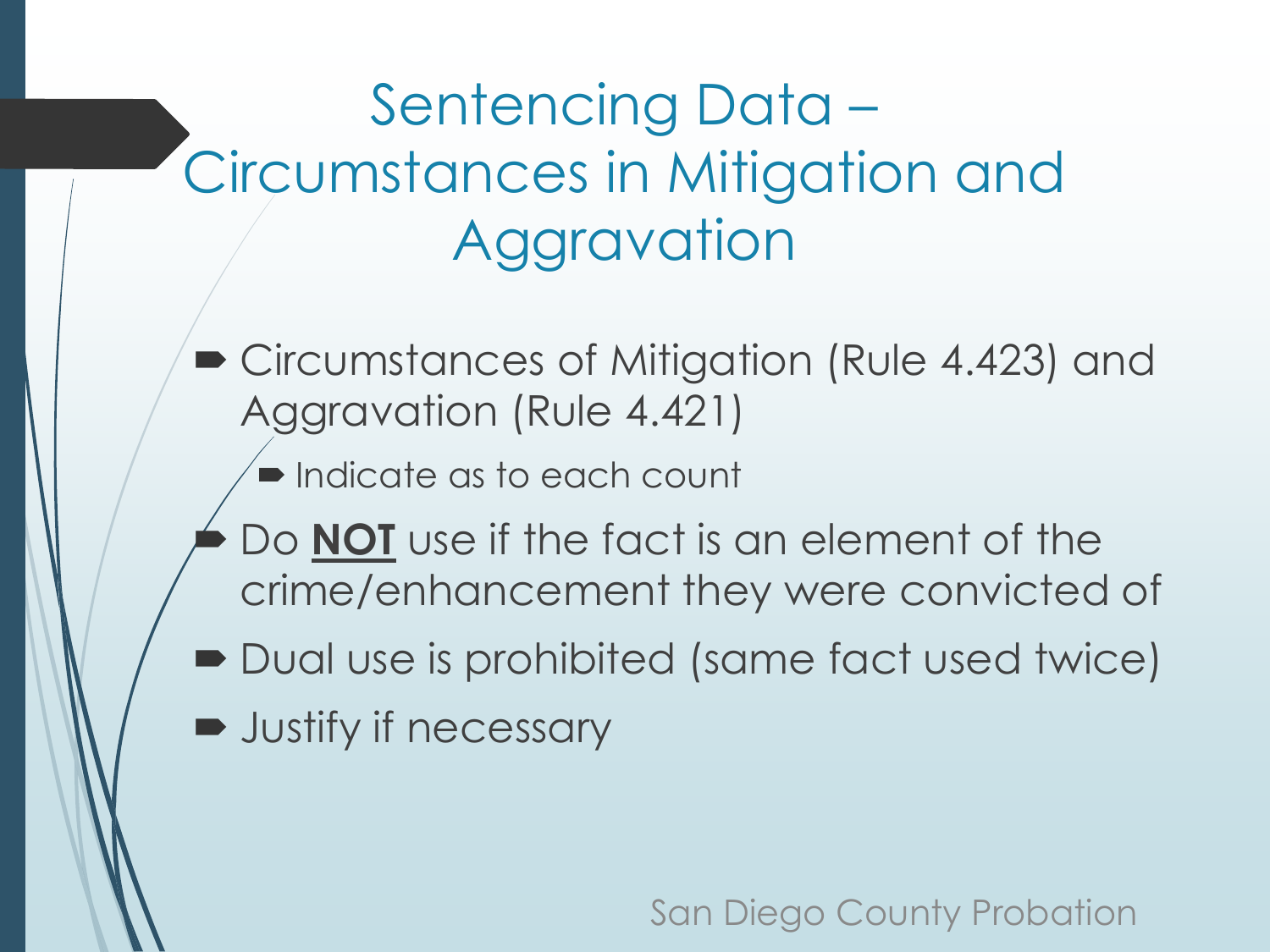Circumstances in Mitigation and Aggravation – cont'd

- Both Rules have (a) AND (b) parts
	- **(a)** details facts related to the **crime**
	- **(b)** details facts related to the **defendant**
	- Rule 4.408 is an additional factor which does not fit within any of the other specific rules

\*Also in P&P Chapter 9 & Macro in Word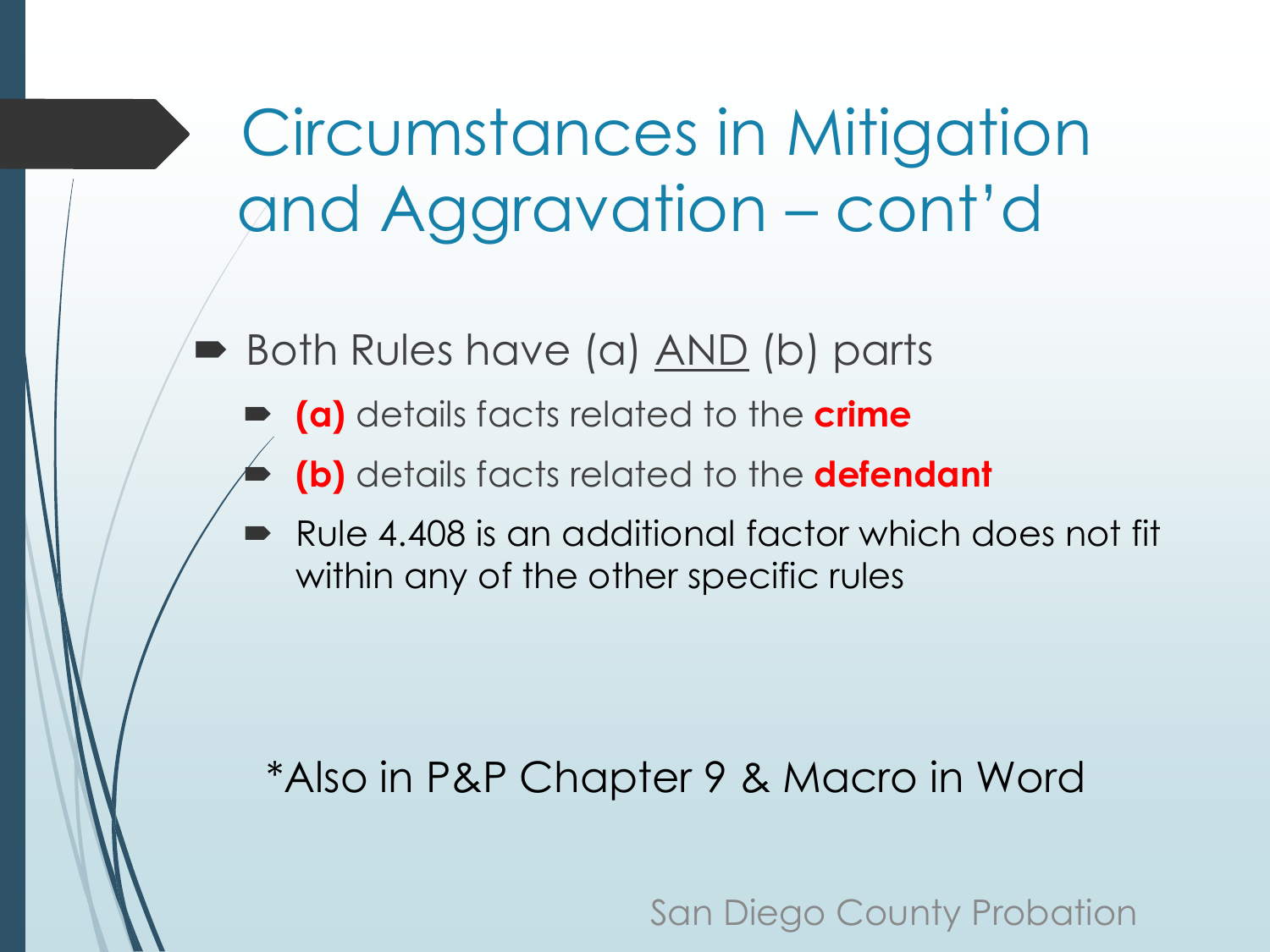### Prison Term Analysis

- **Example 13 Extern** triad/"triad of terms"
- **D** Justify choice of term using the Circumstances in Mitigation and **Aggravation**
- **If more than one count, justify each count** separately
- Address enhancements/priors (general, specific, and priors)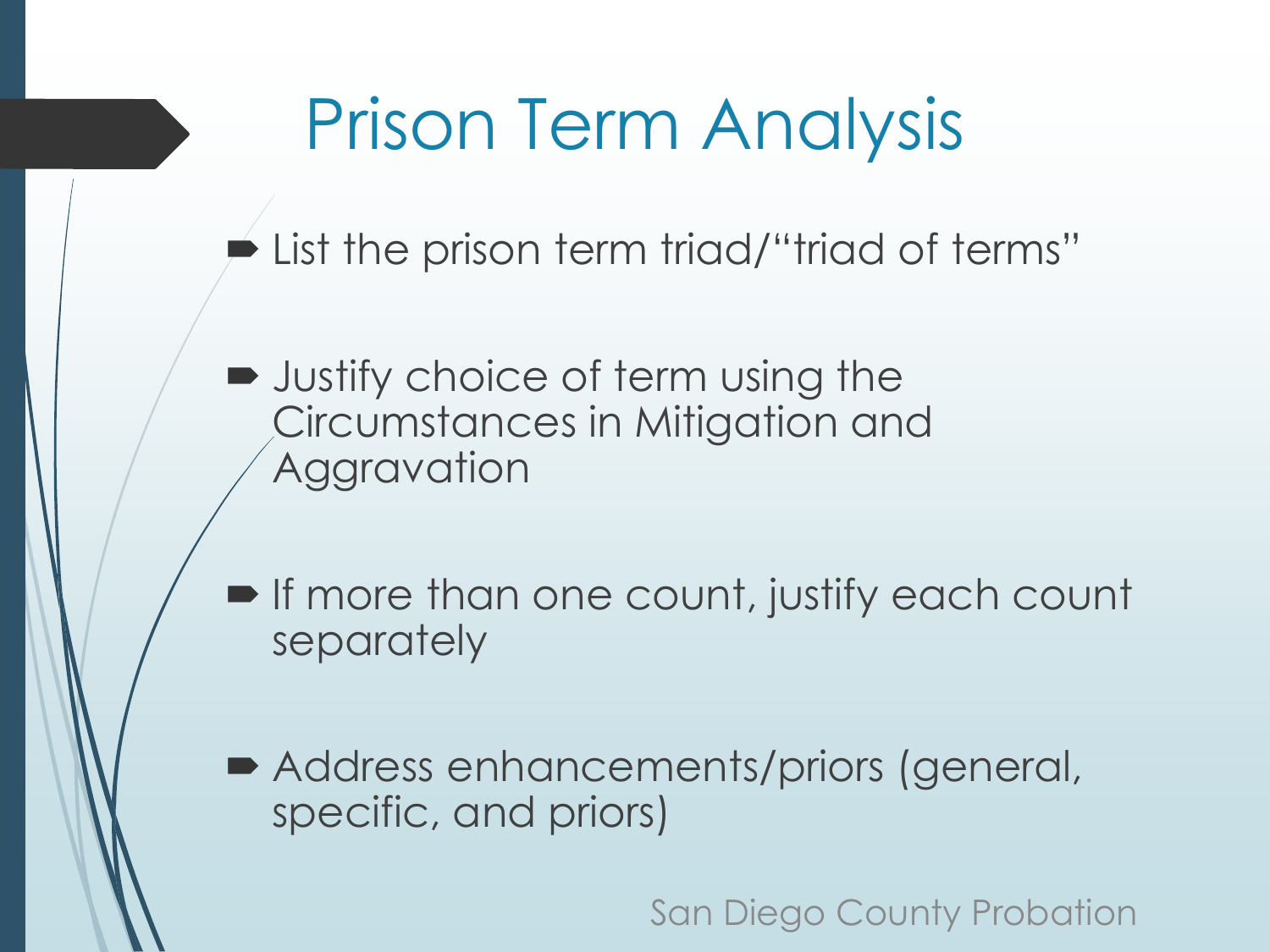#### Prison Term Analysis Example

06/11/19 SDPD CT 1: VC2800.2(a), Evading an Officer with Reckless Driving CT 2: VC10851(a), Vehicle Theft CT 3: PC496d, Rec Stolen Vehicle CT 4: PC148(a)(1), Resisting Arrest CT 5: PC496(a), Rec Stolen Property

SCD654321 07/19/19: PG-F CT1-3, PG-M CT4-5; **01/06/20: PH&S Instant Offense**

- As to Counts 1-3, the sentencing options are 16 months, 2 years, or 3 years. (As the factors of aggravation and mitigation appear nearly balanced, the middle term is recommended)
	- As to Counts 4-5, they are misdemeanors punishable by up to one year in county jail.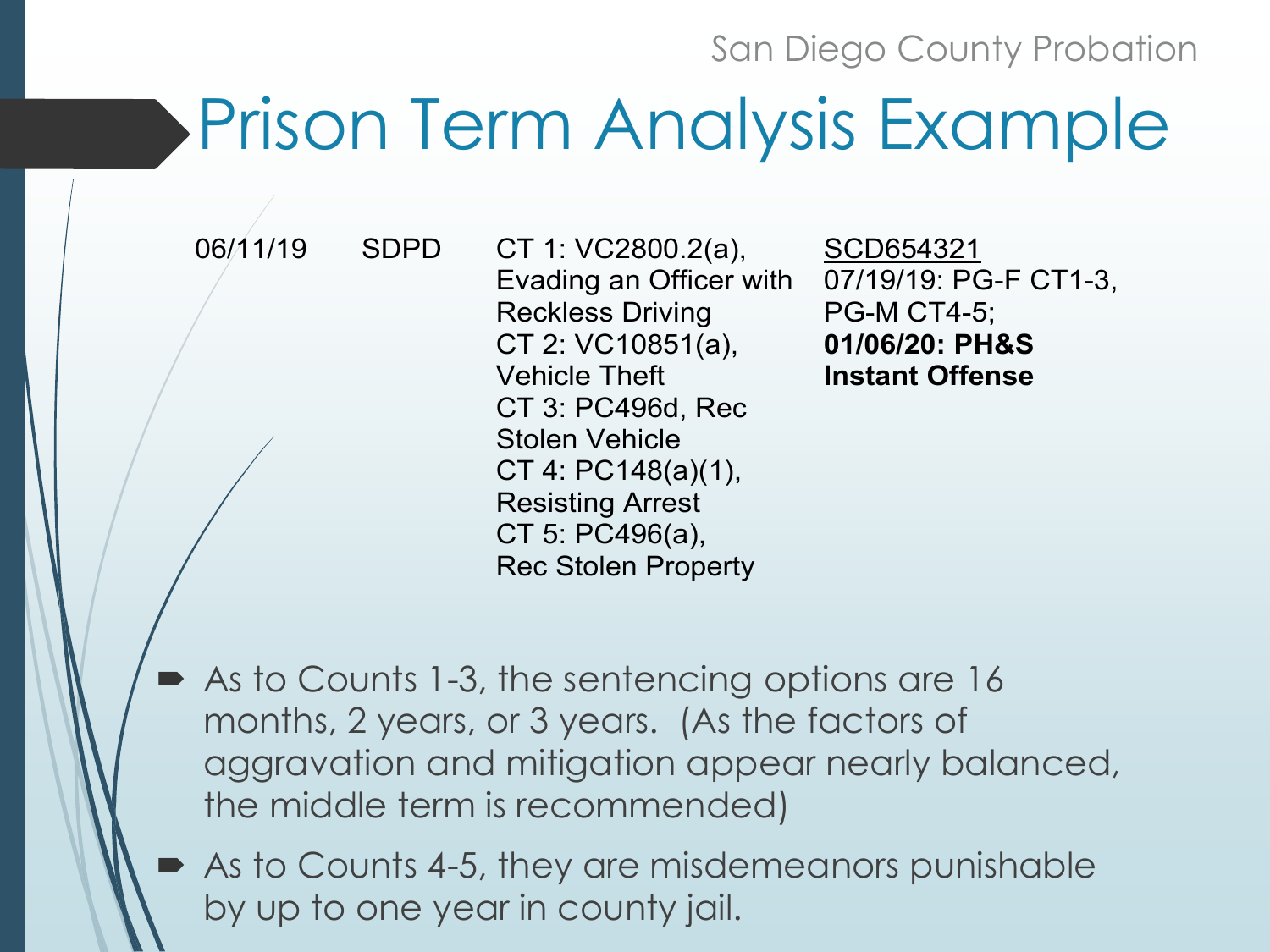#### PC654 Example

PC654 bars the imposition of multiple punishments for the same act or omission

**• Consider: Separate victims** 

CT 5: PC496(a)

 Same acts in CT 2: VC10851(a) and CT 3: PC496d

Stay either per PC654

 All other counts stem from different operative facts – thus PC654 does not apply to them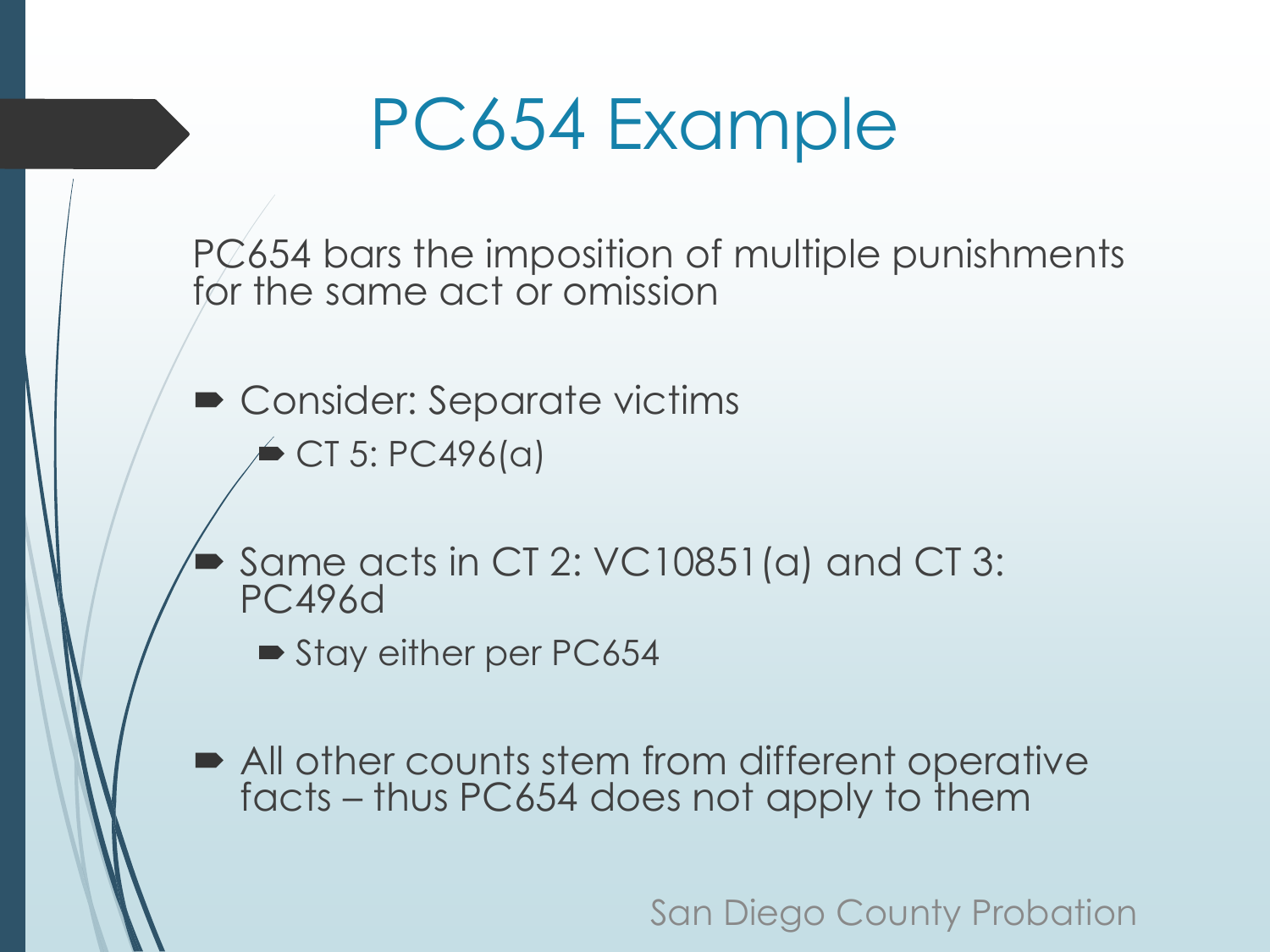### Concurrent v. Consecutive

#### $\blacktriangleright$  Rule 4.425

- Principal Count: The Count with the greatest term of imprisonment
	- **If more than one Count has the same term, you** can pick whichever as Principal
- Subordinate Count: All other counts
	- Calculated at 1/3 the middle term
- **Presumed concurrent, unless specific rules cited** to support consecutive sentencing
- Only one criterion is needed, if it is strong enough

*\*Be aware that there are some cases in which the law mandates consecutive sentencing.*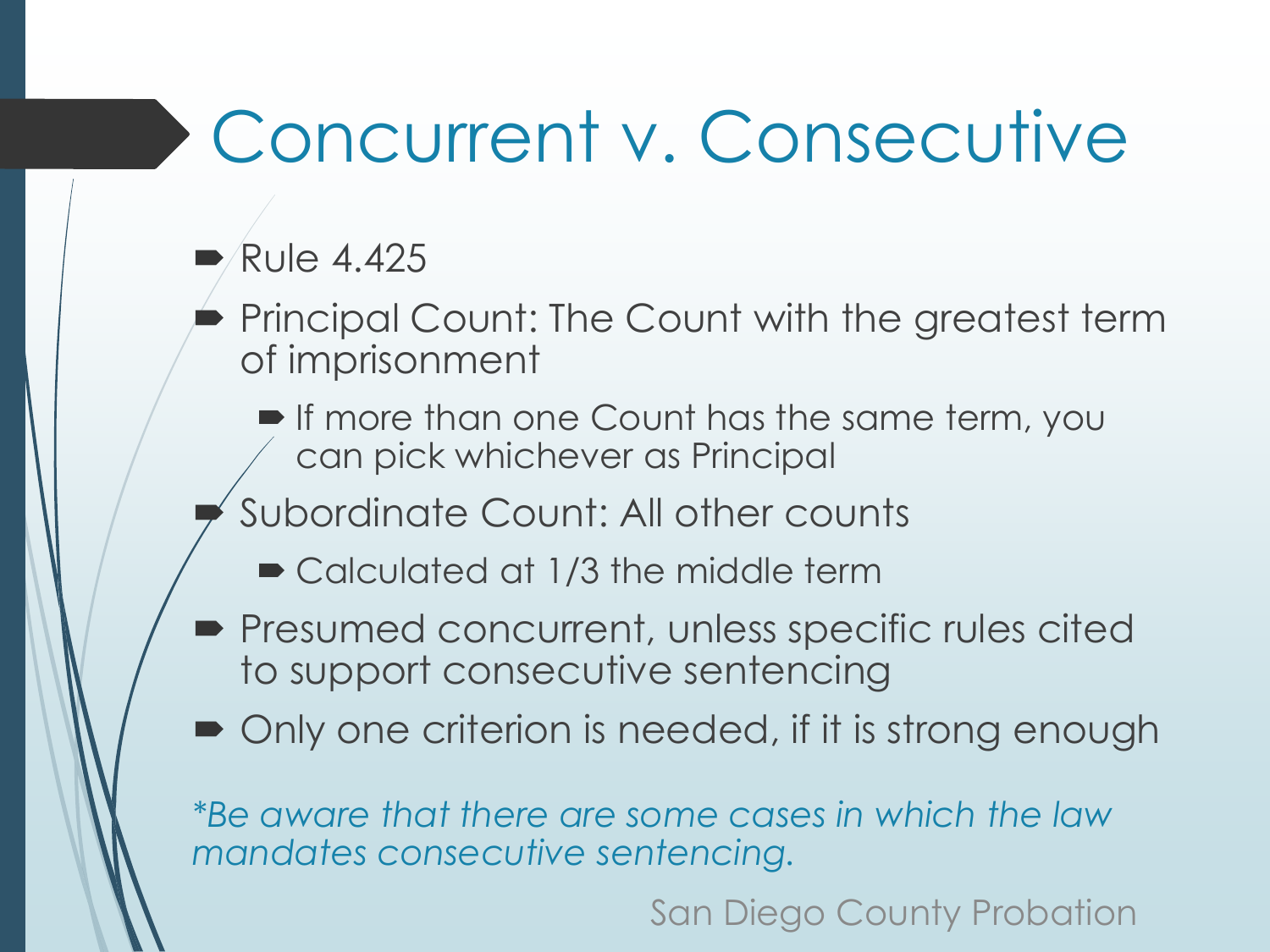# PC1170(h)(5) Eligibility

- **First determine eligibility** 
	- Ineligible for PC1170(h)(5) if:
		- The current conviction or enhancement is an excluded crime (Check the penal code!)
		- Instant offense is violent per PC667.5(c) <u>or</u> serious per PC1192.7(c) <u>or</u> PC290 (sex offender)
		- Any prior conviction(s) that are violent per PC667.5(c) <u>or</u> serious per PC1192.7(c) <u>or</u> PC290
	- If eligible
		- $\blacktriangleright$  PC1170(h)(5)(A) serve full local prison term with no mandatory supervision, if justified under Rule 4.415(b)
		- $\blacktriangleright$  PC1170(h)(5)(B) is a split sentence

**CAUTION:** Eligibility for PC1170(h)(5) housing in Local Prison has **NOTHING** to do with probation eligibility.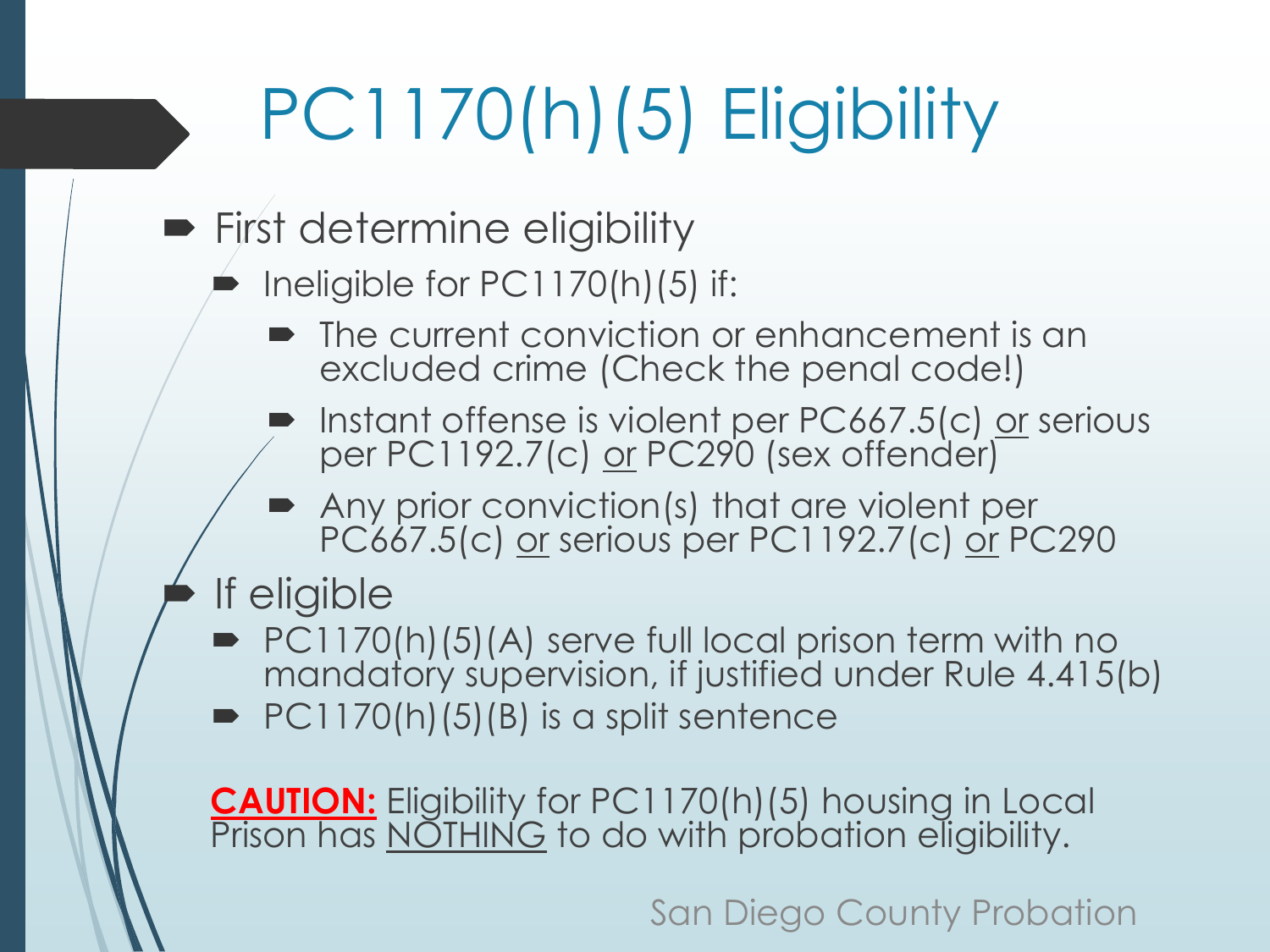## Probation Eligibility

- Three types of eligibility
	- **Eligible for probation**
	- **Presumptively ineligible** 
		- $\blacktriangleright$ PC1203(e)
		- Crime/Enhancements
	- Absolutely ineligible
		- Crime/Enhancements
		- Admitted priors (Strikes)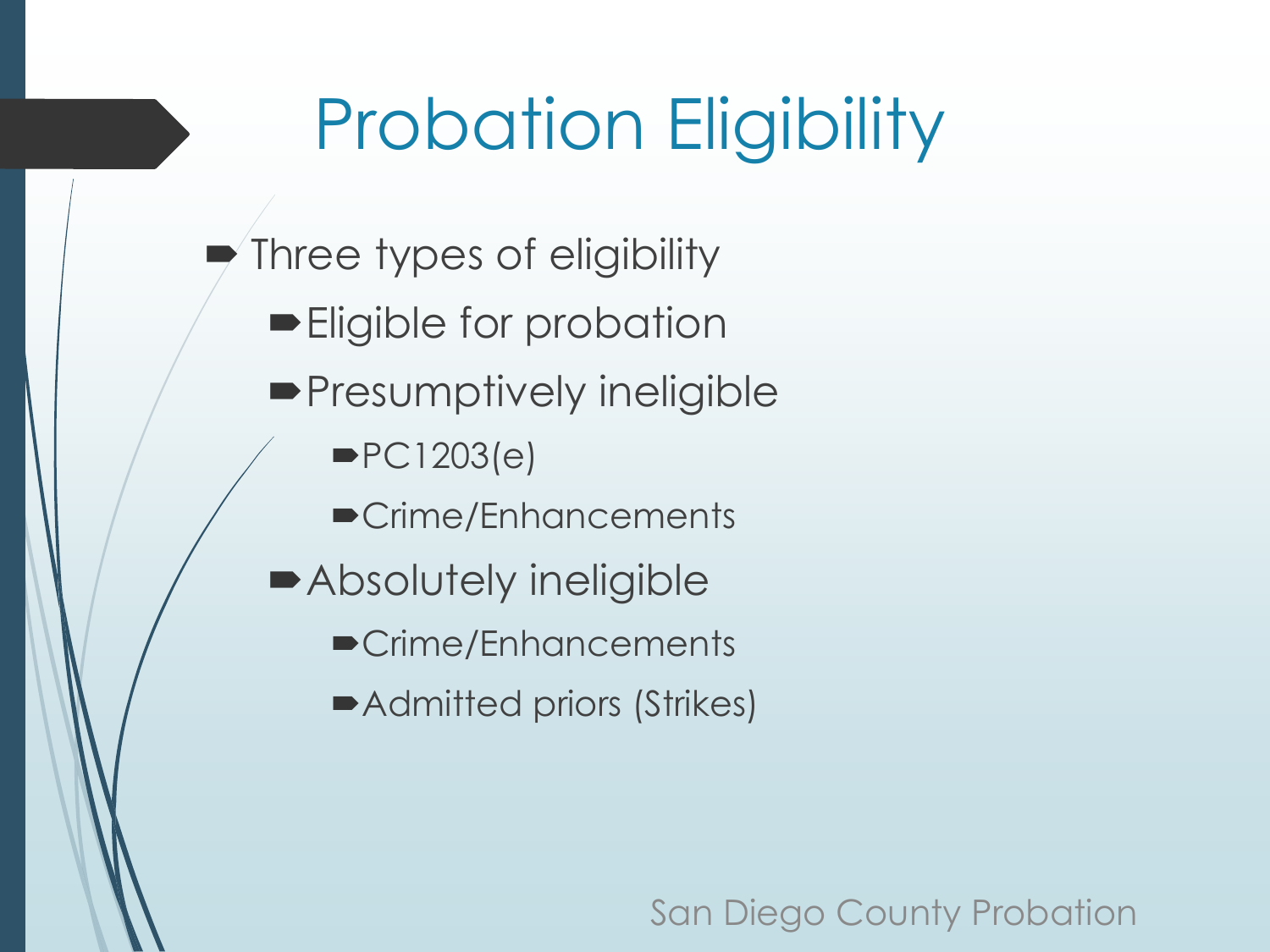## Probation Eligibility – cont'd

- Can we attempt to overcome ineligibility?
	- **Presumptive ineligibility YES**
	- Absolute ineligibility NO
- $\blacktriangleright$  Rule 4.413(c) Review to overcome presumptively ineligibility when probation is limited
- This rule has two parts:
	- Rule 4.413(c)(1) Facts relating to basis for limitation on probation
	- $\blacktriangleright$  Rule 4.413(c)(2) Facts limiting the defendant's culpability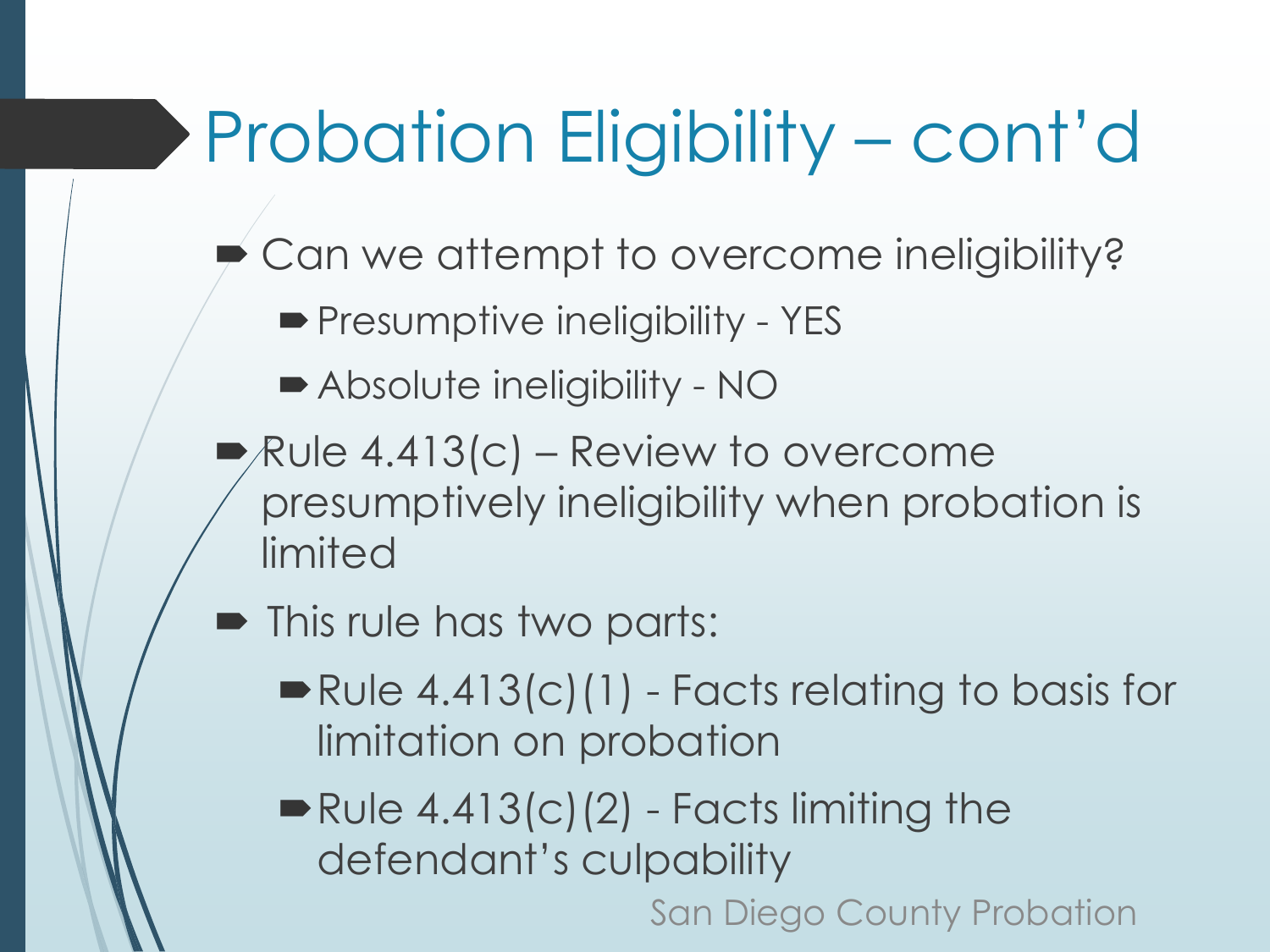# Probation Eligibility – Unusual case

Rule 4.413(c)(1): (Facts relating to basis for limitation on probation) A fact or circumstance indicating that the basis for the statutory limitation on probation, although technically present, is not fully applicable to the case, including:

- A. The fact or circumstance giving rise to the limitation on probation is, in this case, substantially less serious than the circumstance typically present in other cases involving the same probation limitation, and the defendant has no recent record of committing similar crimes or crimes of violence; **and**
- B. The current offense is less serious than the prior felony conviction that is the cause of the limitation on probation, and the defendant has been free from incarceration and serious violation of the law for a substantial period of time before the current offense.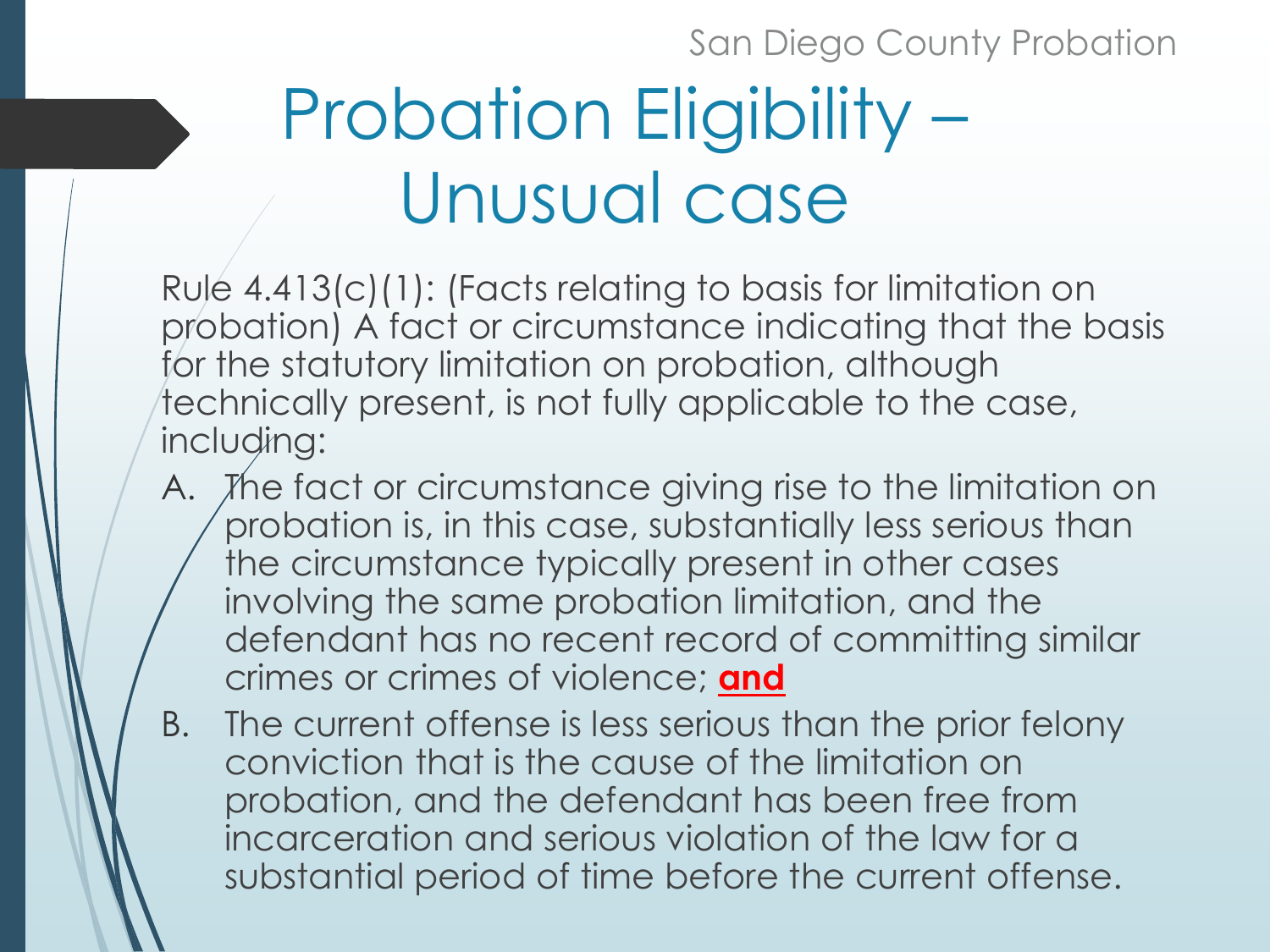### Probation Eligibility – Unusual case Cont'd

Rule 4.413(c)(2): (Facts limiting the defendant's culpability) A fact or circumstance not amounting to a defense, but reducing the defendant's culpability for the offense, including:

- A. The defendant participated in the crime under circumstances of great provocation, coercion, or duress not amounting to a defense, and the defendant has no recent record of committing crimes of violence;
- The crime was committed because of a mental condition not amounting to a defense, and there is a high likelihood that the defendant would respond favorable to mental health care and treatment that would be required as a condition of probation; **and**
- C. The defendant is youthful or aged and has no significant record of prior criminal offenses.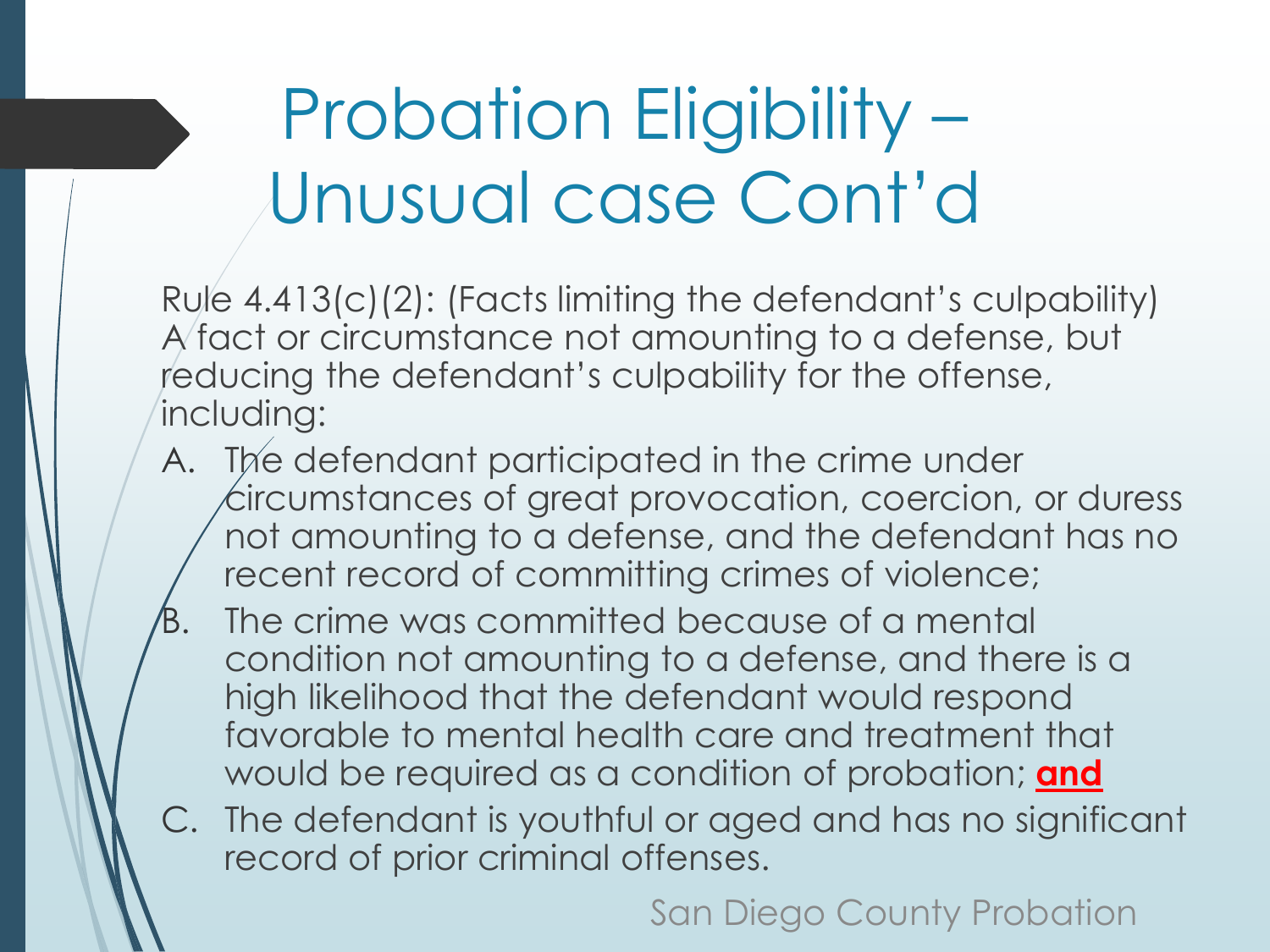## Probation Eligibility - cont'd

- **After eligibility we discuss suitability**
- Circumstances for Grant/Denial
	- Dual use of facts is OK
	- Elements of crime OK
	- Use all that may be applicable
	- Rule 4.414 Circumstances Supporting or Denying a grant of Probation.
		- a) Facts relating to the crime
		- b) Facts relating to the defendant

*\*This is a macro in PCMS*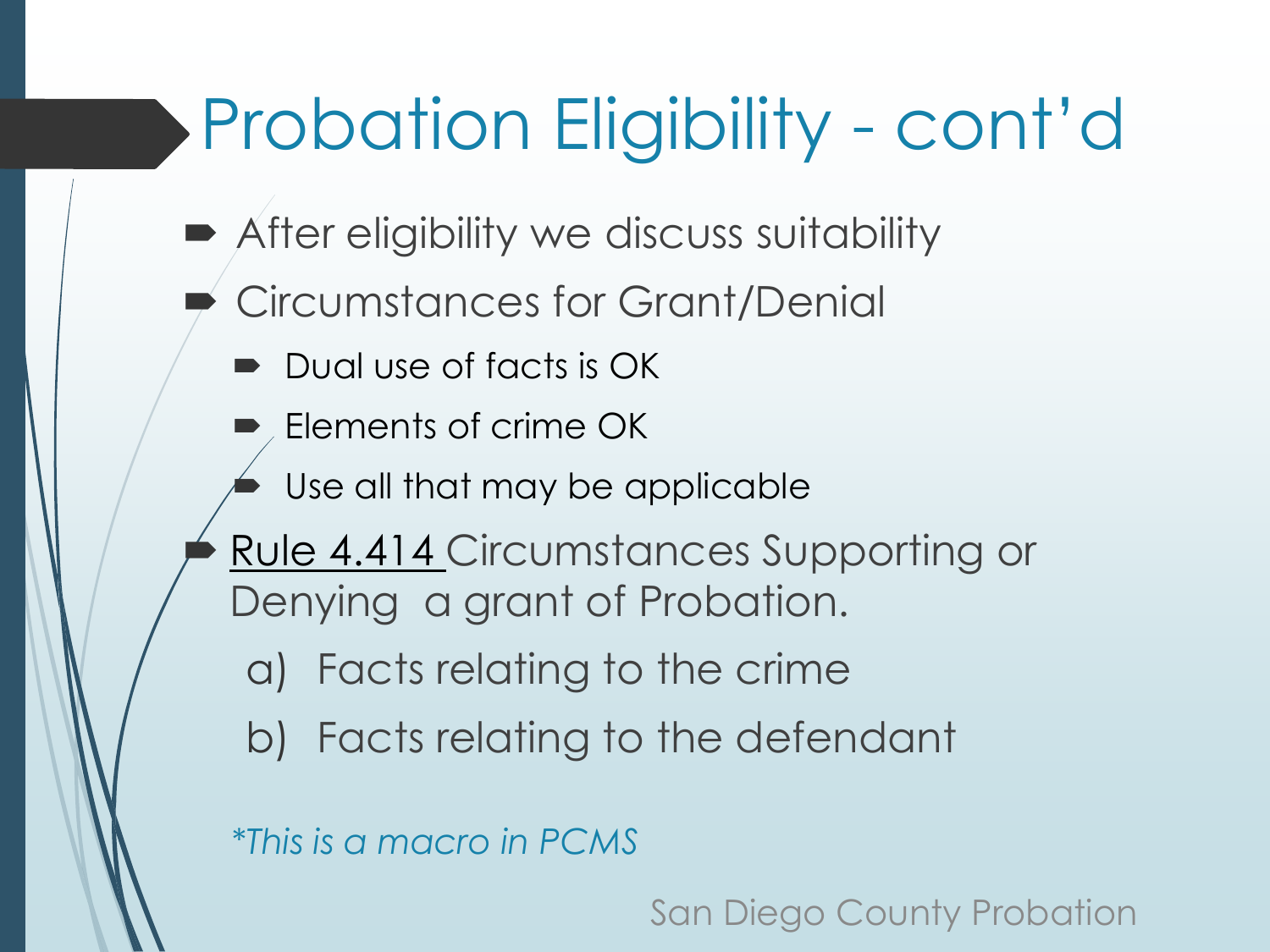# Probation Eligibility - cont'd

#### **Rule 4.410. General objectives in sentencing**

(a) General objectives of sentencing include:

#### **(1) Protecting society;**

(2) Punishing the defendant;

(3) Encouraging the defendant to lead a law-abiding life in the future and deterring him or her from future offenses;

(4) Deterring others from criminal conduct by demonstrating its consequences;

(5) Preventing the defendant from committing new crimes by isolating him or her for the period of incarceration;

(6) Securing restitution for the victims of crime; and

(7) Achieving uniformity in sentencing.

(8) Increasing public safety by reducing recidivism through community-based corrections programs and evidenced-based practices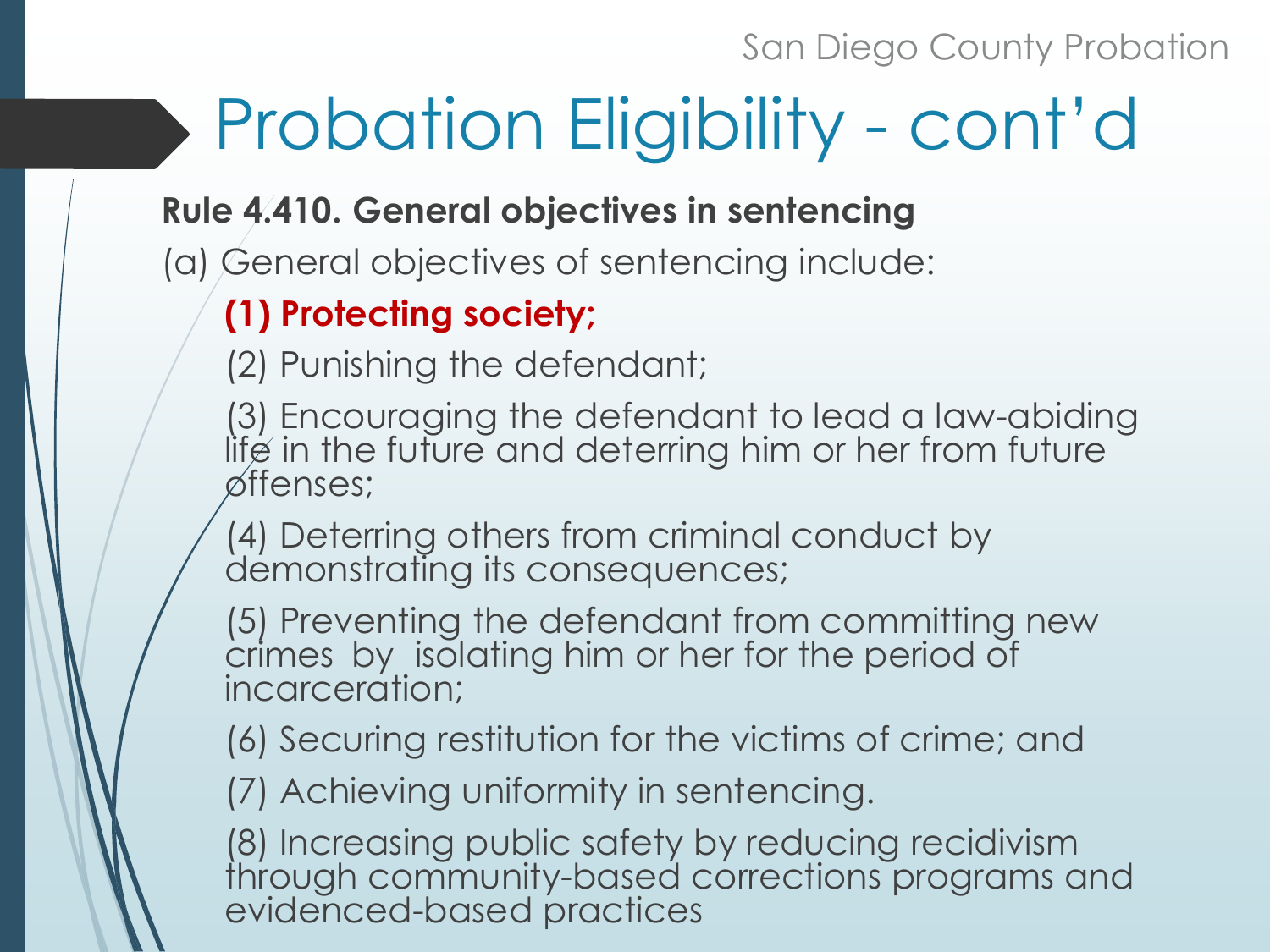#### Discussion

- Analysis, *not summary*, of the factors that lead logically to the recommendation.
- **Include your impressions and opinions** about the relative importance of facts.
	- Be concise, but persuasive.
- Make a recommendation and justify probation/mandatory supervision conditions
- Be cognizant of the plea, though we are not bound by it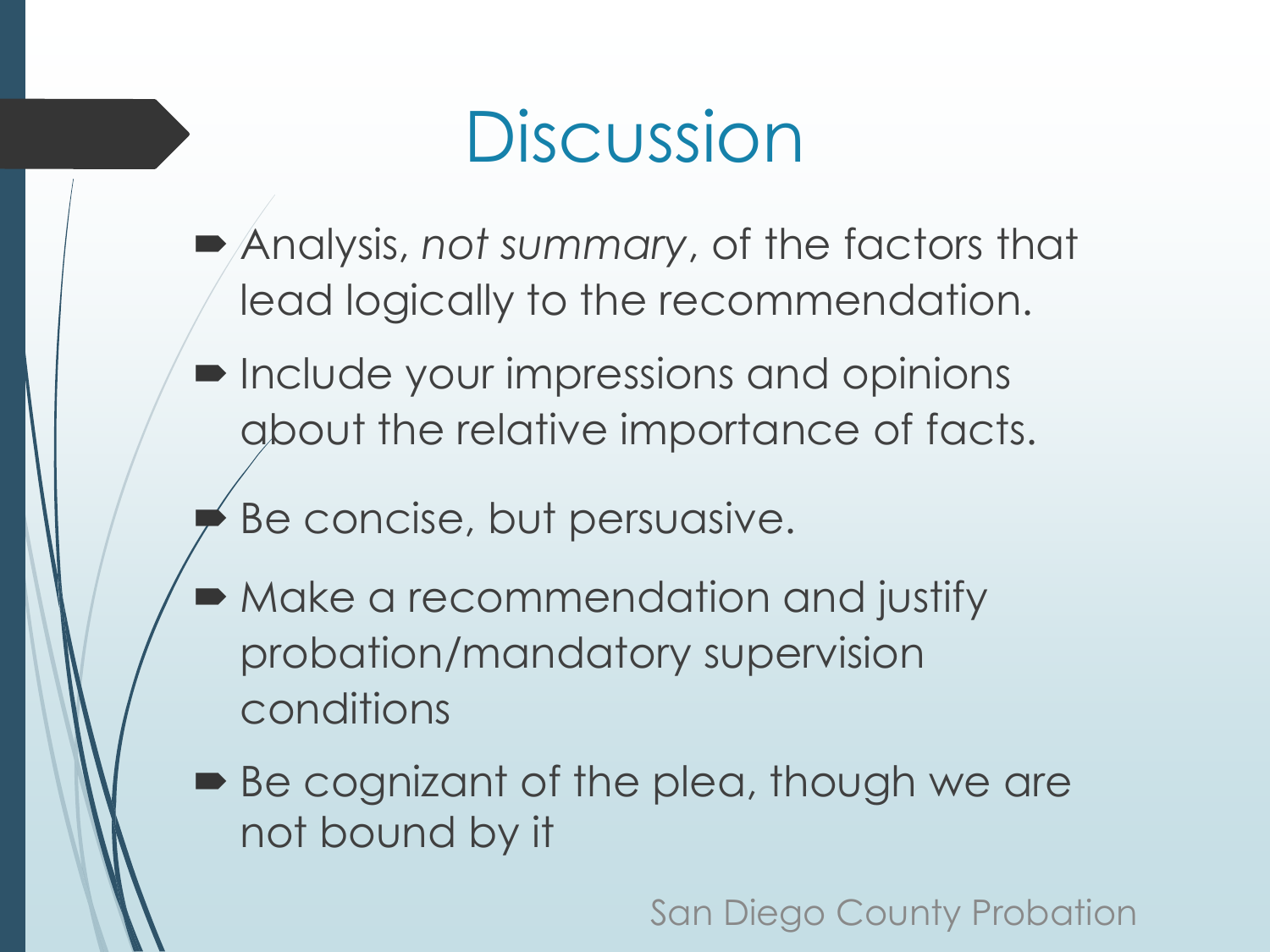#### Types of Recommendations

- **Probation to the Court**
- Formal Probation
- **State Prison**
- $\blacktriangleright$  Local Prison PC1170(h)(5)(A)
- Local Prison PC1170(h)(5)(B)
- PC1203.03 Diagnostic
- **Forensic Evaluation**
- Continuance
- **Fig. 3** Termination (usually only for SAR cases)
- $\blacktriangleright$  Etc.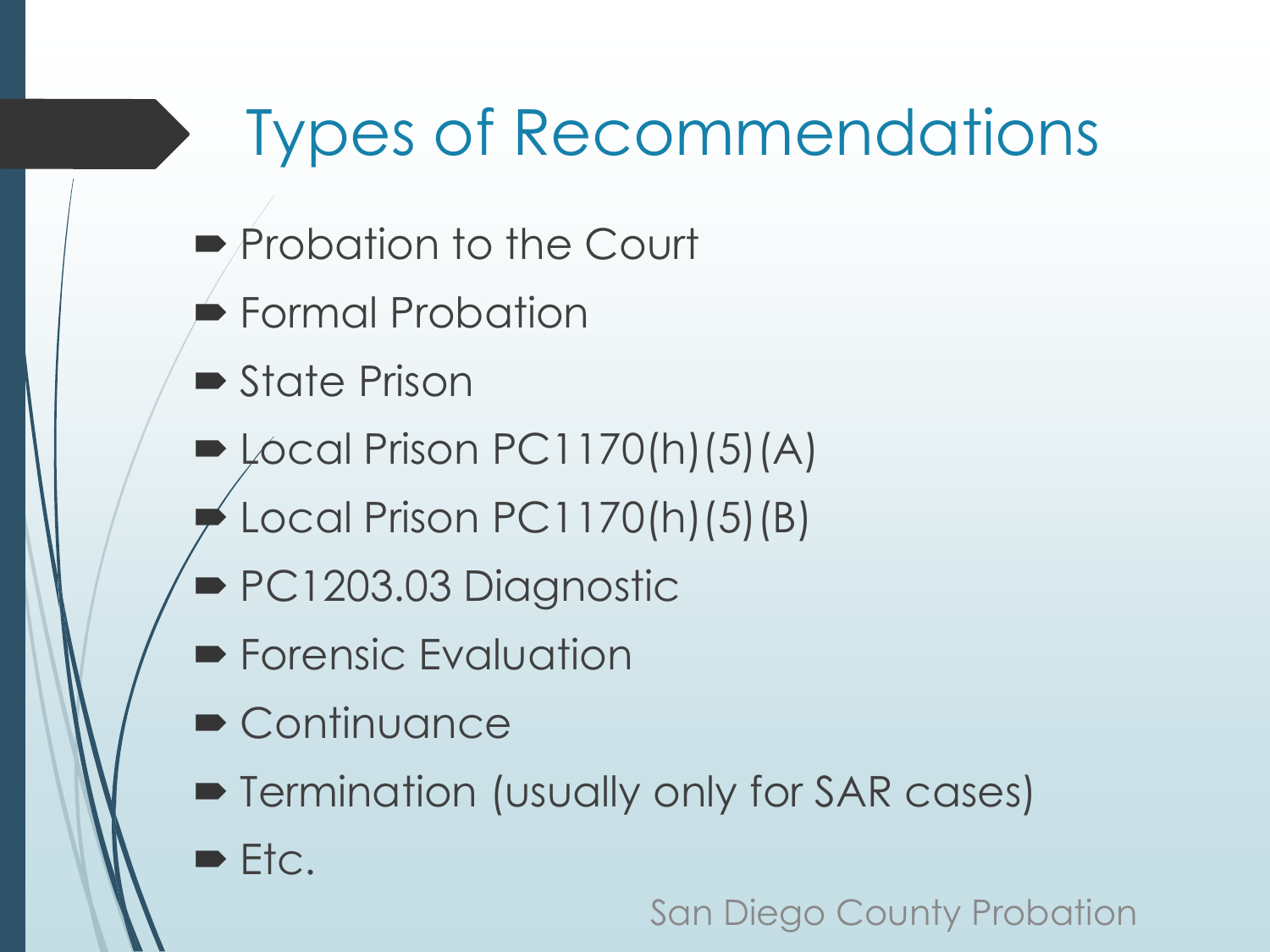## Probation Recommendation

- **Remember some offenses require special** conditions when probation is granted
	- DUI: 5 years probation, DUI classes, fine
	- Child Abuse: 4 years probation, 52-week child abuse class, fine
	- Domestic Violence: 52-week Batterer's program, fine
	- Sex cases
		- **Treatment, GPS, Jessica's Law**
	- **Registration requirements** 
		- Sex (PC290), Arson(PC457.1), Narcotics (HS11590), and Gang (PC186.30)
	- Some offenses/enhancements have minimum custodial sanctions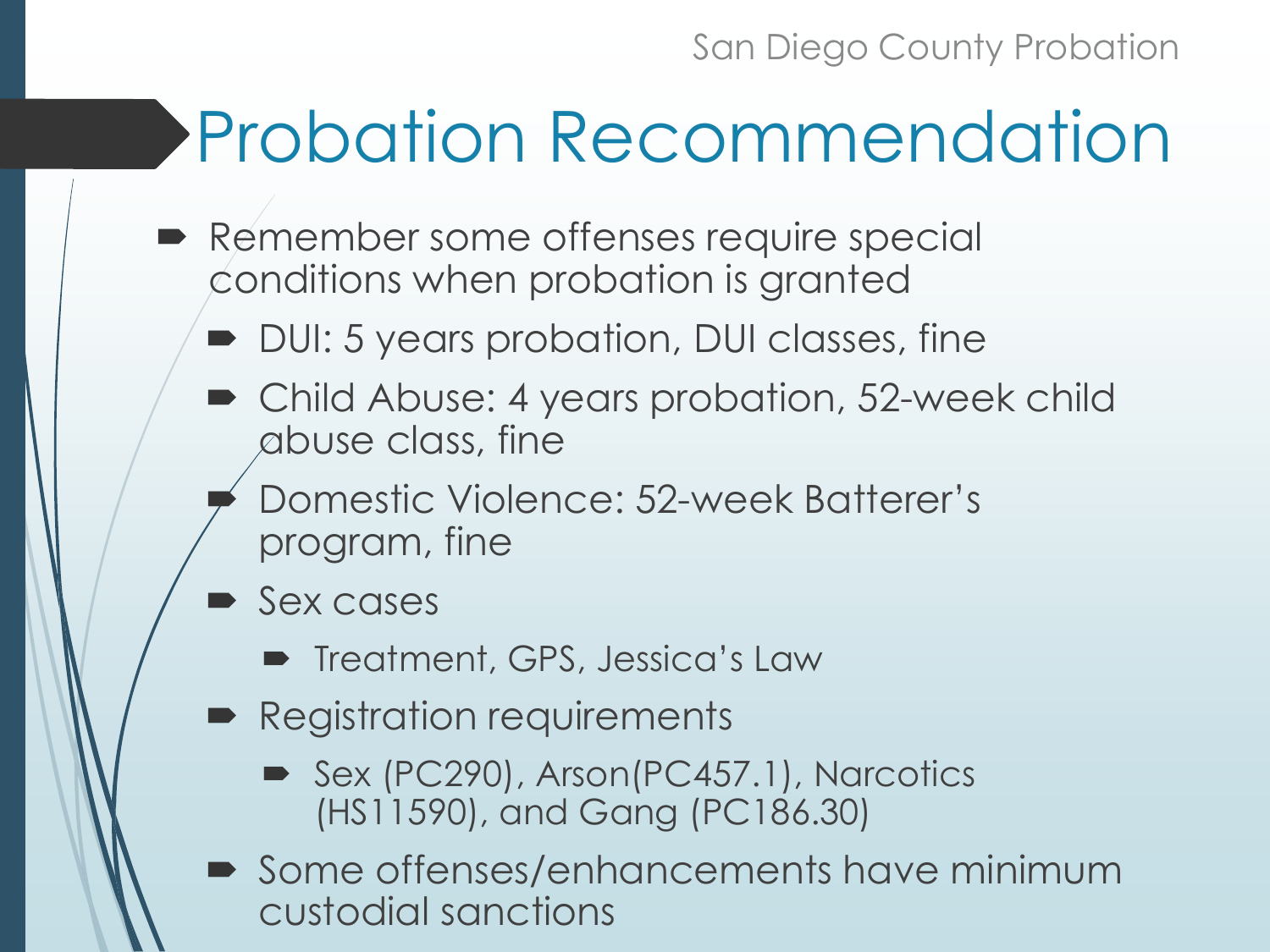# Recommendation – cont'd

- What is generally included in a probation recommendation?
	- Custody of the Sheriff (for up to 365 days) or
	- Custody in Work Furlough/RRC
		- **Certain offenses are ineligible, no active** warrants/holds, on Formal Prob for RRC
	- **PSP/Volunteer Work**
	- **Treatment Programs/Counseling** 
		- Substance abuse
		- Mental health
		- Anger management/Parenting
	- SCRAM (Not a custody alternative)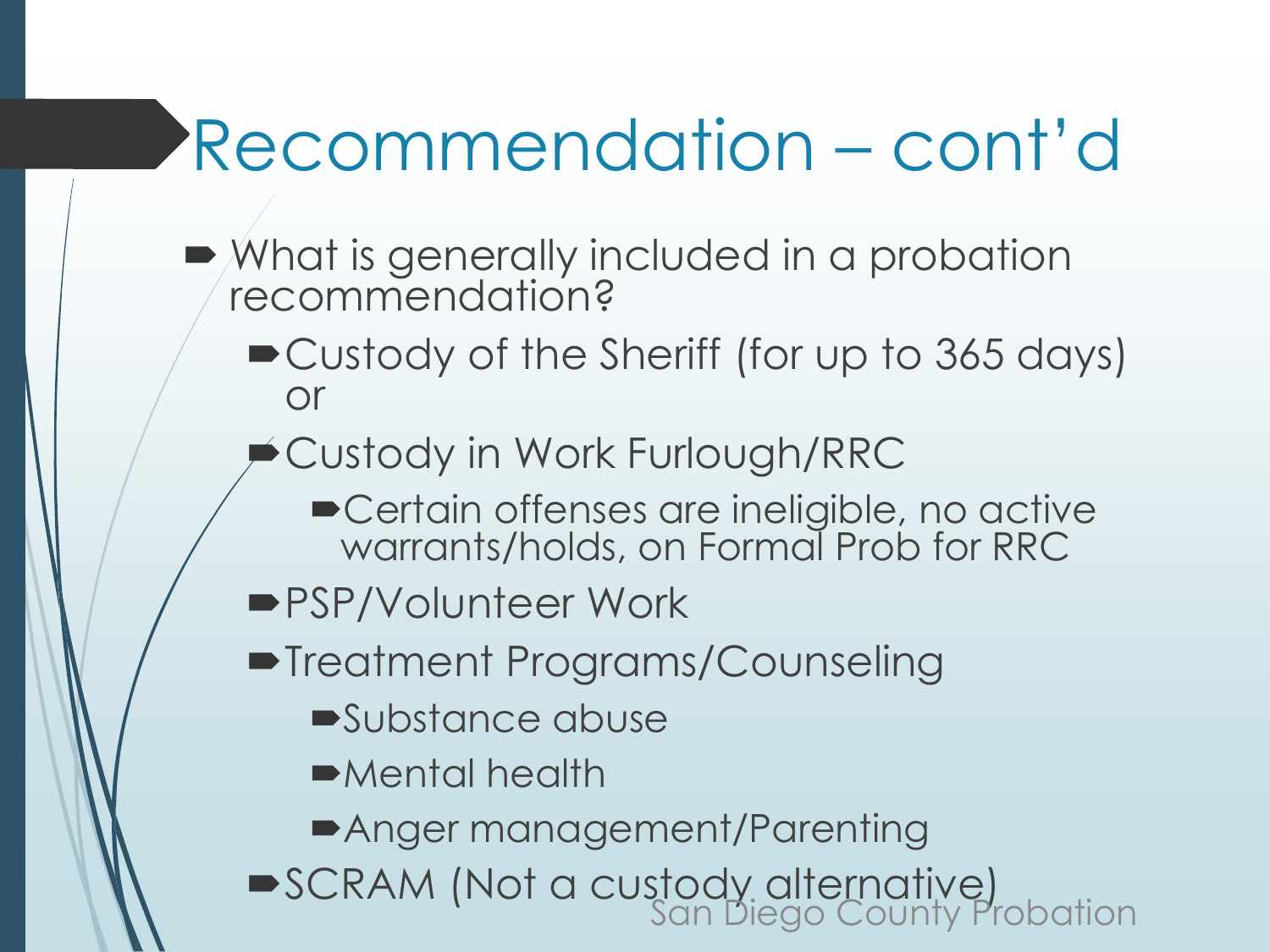### Custody Credits

- Most cases will be 2 for 2 credits / PC4019 (AB109)
- **If sentencing to state prison:**

| <b>OFFENSE TYPE</b>                                | <b>All dates Prior</b><br>to 01/25/2010<br>$(Pre-SB18)$ | $1/25/10 -$<br>9/27/10<br>(SB18)       | $9/28/10 -$<br>9/30/11<br>(SB76)      | After 10/01/11<br>(AB 109/117) |
|----------------------------------------------------|---------------------------------------------------------|----------------------------------------|---------------------------------------|--------------------------------|
| Murder                                             | <sup>0</sup>                                            | 0                                      | 0                                     | 0                              |
|                                                    | PC2933.2                                                | PC2933.2                               | PC2933.2                              | PC2933.2                       |
| Specified felonies w/2<br>prior specified felonies | PC2933.5(a)                                             | n<br>PC2933.5(a)                       | PC2933.5(a)                           | PC2933.5(a)                    |
| I/O = Violent Felonies                             | 15%                                                     | 15%                                    | 15%                                   | 15%                            |
| [PC667.5(c)]                                       | PC2933.1                                                | PC2933.1                               | PC2933.1                              | PC2933.1                       |
| I/O = Serious Felony                               | 2 for 4 credits                                         | 2 for 4 credits                        | 2 for 4 credits                       | 2 for 2 credits                |
| [PC1192.7(c)]                                      | PC4019                                                  | PC4019(b)(2)/(c)(2)                    | PC2933(e)(3)                          | PC4019                         |
| $I/O = 290$ offenses                               | 2 for 4 credits                                         | 2 for 4 credits                        | 2 for 4 credits                       | 2 for 2 credits                |
|                                                    | PC4019                                                  | PC4019(b)(2)/(c)(2)                    | PC2933(e)(3)                          | PC4019                         |
| Prior Violent Felony                               | 2 for 4 credits                                         | 2 for 4 credits                        | 2 for 4 credits                       | 2 for 2 credits                |
|                                                    | PC4019                                                  | PC4019(b)(2)/(c)(2)                    | PC2933(e)(3)                          | PC4019                         |
| Prior Serious Felony                               | 2 for 4 credits                                         | 2 for 4 credits                        | 2 for 4 credits                       | 2 for 2 credits                |
|                                                    | PC4019                                                  | PC4019(b)(2)/(c)(2)                    | PC2933(e)(3)                          | PC4019                         |
| Prior 290 offense                                  | 2 for 4 credits                                         | 2 for 4 credits                        | 2 for 4 credits                       | 2 for 2 credits                |
|                                                    | PC4019                                                  | PC4019(b)(2)/(c)(2)                    | PC2933(e)(3)                          | PC4019                         |
| Any other Felony                                   | 2 for 4 credits<br>PC4019                               | 2 for 2 credits<br>PC4019(b)(1)/(c)(1) | Day for day<br>credit<br>PC2933(e)(1) | 2 for 2 credits<br>PC4019      |
| Sentencing pursuant to<br>PC1170(h)(5)(A) or (B)   | 2 for 4 credits<br>PC4019                               | 2 for 2 credits<br>PC4019(b)(1)/(c)(1) | Day for day<br>credit<br>PC2933(e)(1) | 2 for 2 credits<br>PC4019      |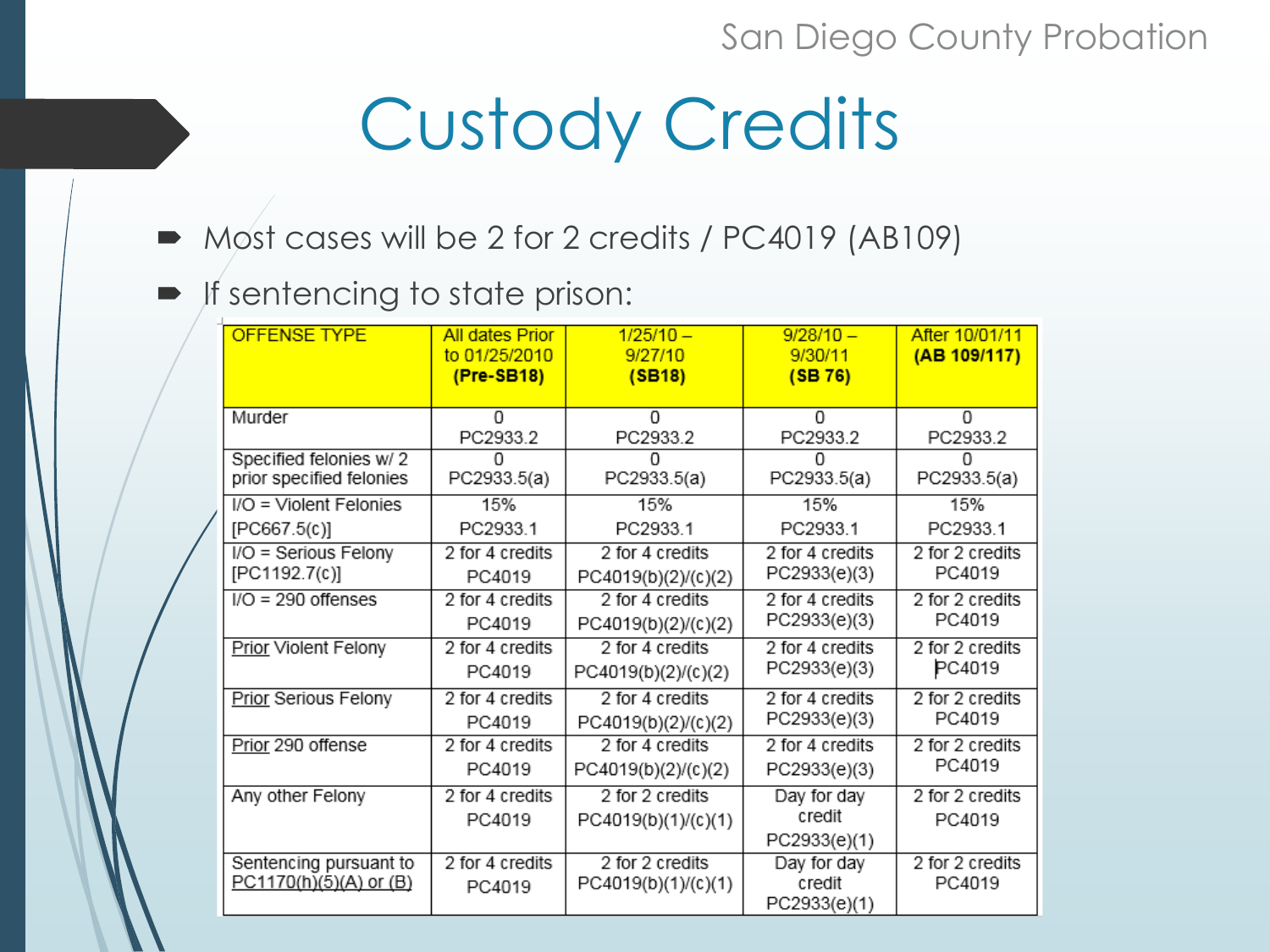## Custody Credits

If placed on probation, or sentenced to county jail:

| <b>OFFENSE TYPE</b>                                            | <b>All dates Prior</b><br>to 01/25/2010<br>$(Pre-SB18)$ | $1/25/10 -$<br>9/27/10<br>(SB18)       | $9/28/10 -$<br>9/30/11<br>(SB76) | After 10/01/11<br>(AB 109/117) |
|----------------------------------------------------------------|---------------------------------------------------------|----------------------------------------|----------------------------------|--------------------------------|
| Violent or Serious fel. or                                     | 2 for 4 credits                                         | 2 for 4 credits                        | 2 for 4 credits                  | 2 for 2 credits                |
| crime requires 290 reg.                                        | PC4019                                                  | PC4019(b)(2)/(c)(2)                    | PC4019                           | PC4019                         |
| Any felony or misd. w/<br>prior violent/serious/290<br>offense | 2 for 4 credits<br>PC4019                               | 2 for 4 credits<br>PC4019(b)(2)/(c)(2) | 2 for 4 credits<br>PC4019        | 2 for 2 credits<br>PC4019      |
| Any other felonies                                             | 2 for 4 credits                                         | 2 for 2 credits                        | 2 for 4 credits                  | 2 for 2 credits                |
|                                                                | PC4019                                                  | PC4019(b)(1)/(c)(1)                    | PC4019                           | PC4019                         |
| All other misdemeanors                                         | 2 for 4 credits                                         | 2 for 2 credits                        | 2 for 4 credits                  | 2 for 2 credits                |
|                                                                | PC4019                                                  | PC4019(b)(1)/(c)(1)                    | PC4019                           | PC4019                         |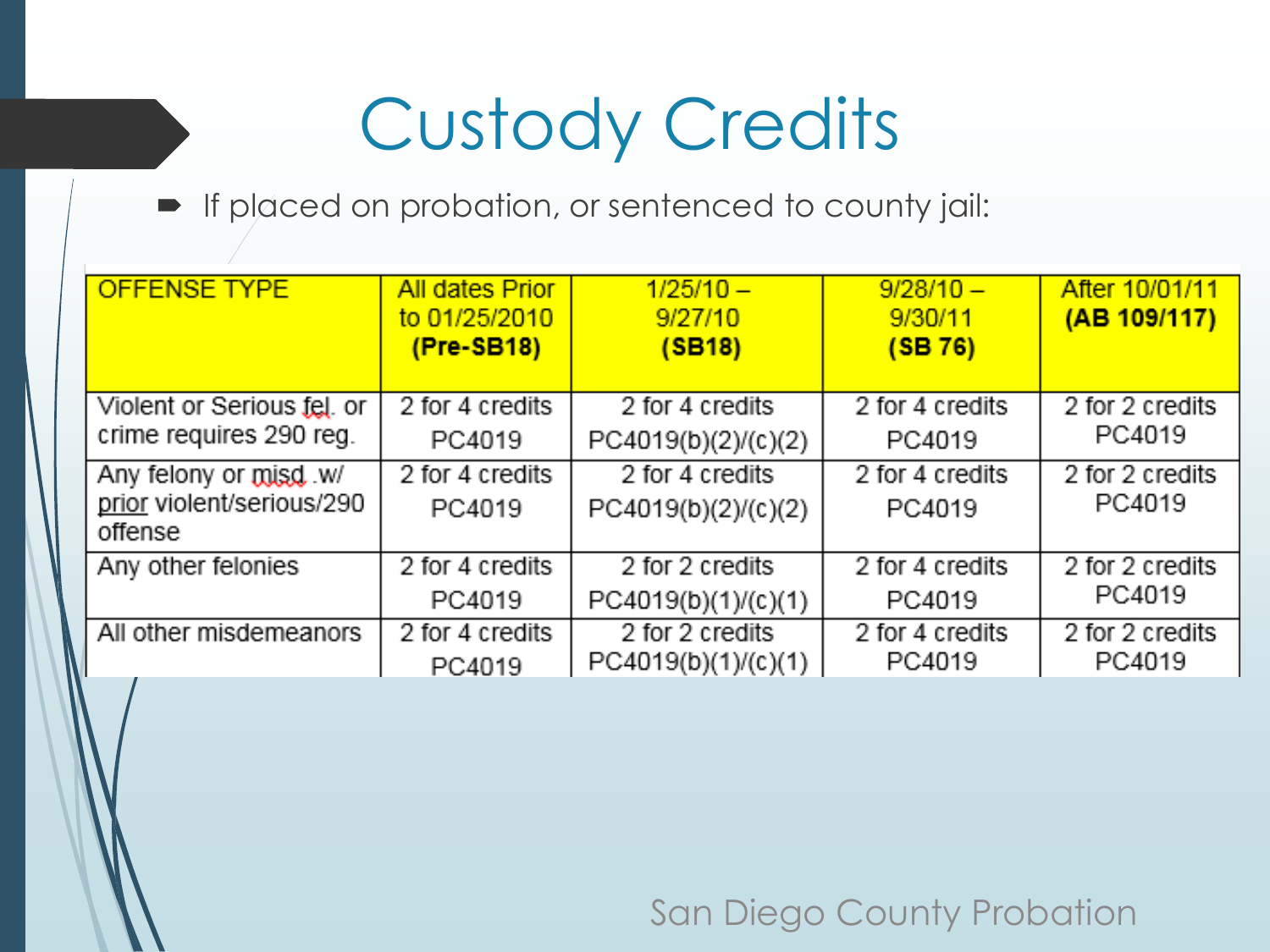#### Custody Credits - Common Issues

- RTP: People v. Palazuelos (in custody credit macro)
- Patton: People v. Waterman (in custody credit macro)
- Escapes: People v. Shabazz
- Deny PC4019 credits
- Consecutive: PC2900.5
	- In re: Mallard
- In re: Ramos
- In re: Rojas
- In re: Joyner

|                     |          |                                                 | $\mathbf{x}$                                                                                                                                                                      |
|---------------------|----------|-------------------------------------------------|-----------------------------------------------------------------------------------------------------------------------------------------------------------------------------------|
| <b>Custody Data</b> |          |                                                 |                                                                                                                                                                                   |
| File                | ▾        | Case1                                           | I.<br>لها<br>$\overline{\phantom{a}}$<br>▾║                                                                                                                                       |
| Date In             | Date Out | <b>Place</b><br><b>CJ</b><br><b>Actual Days</b> | Credits © Case O Period<br>AB109 2:2<br>Add<br><b>Credit</b><br>AB109 2:2<br>Edit<br>SB76 2:4<br>SB76 1:1<br>SB18 2:2<br><b>Del</b><br>SB18 2:4<br>PC4019 2:4<br>PC2933.1.15<br>▼ |
|                     |          | Credit<br><b>Total</b>                          |                                                                                                                                                                                   |

Include credits when booked out warrant out of county